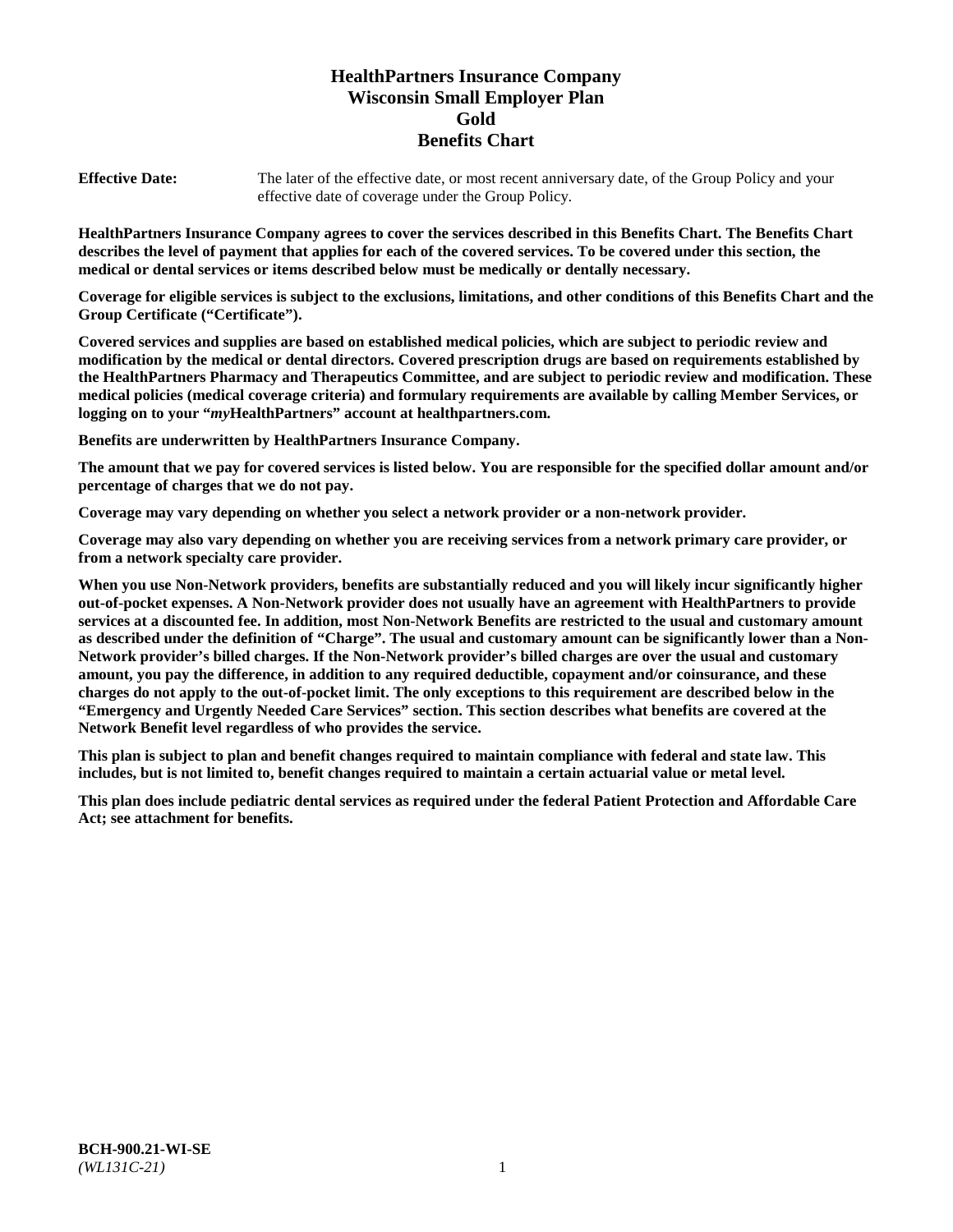# **These definitions apply to this Benefits Chart. They also apply to the Certificate.**

| <b>Biosimilar Drug:</b> | A prescription drug, approved by the Food and Drug Administration (FDA), that the FDA has<br>determined is biosimilar to and interchangeable with a biological brand name drug. Biosimilar<br>drugs are not considered generic drugs and are not covered under the generic drug benefit.                                                                                                                                                                                                                                                                                                                                                     |
|-------------------------|----------------------------------------------------------------------------------------------------------------------------------------------------------------------------------------------------------------------------------------------------------------------------------------------------------------------------------------------------------------------------------------------------------------------------------------------------------------------------------------------------------------------------------------------------------------------------------------------------------------------------------------------|
| <b>Brand Name Drug:</b> | A prescription drug, approved by the Food and Drug Administration (FDA), that is manufactured,<br>sold, or licensed for sale under a trademark by the pharmaceutical company that originally<br>researched and developed the drug. Brand name drugs have the same active-ingredient formula as<br>the generic version of the drug. However, generic drugs are manufactured and sold by other drug<br>manufacturers and are generally not available until after the patent on the brand name drug has<br>expired. A few brand name drugs may be covered at the generic drug benefit level if this is<br>indicated on the formulary.           |
| <b>Calendar Year</b>    | This is the 12-month period beginning 12:01 A.M. Central Time, on January 1, and ending 12:00<br>A.M. Central Time of the next following December 31.                                                                                                                                                                                                                                                                                                                                                                                                                                                                                        |
| <b>Charge:</b>          | For covered services delivered by a network provider, this is the provider's discounted fee for a<br>given medical/surgical service, procedure or item.                                                                                                                                                                                                                                                                                                                                                                                                                                                                                      |
|                         | For covered services delivered by non-network providers, a contracted rate may apply if such<br>arrangement is available to HealthPartners.                                                                                                                                                                                                                                                                                                                                                                                                                                                                                                  |
|                         | For the usual and customary charge for covered services delivered by non-network providers, our<br>payment is calculated using one of the following options to be determined at HealthPartners'<br>discretion: 1) a percentage of the Medicare fee schedule; 2) a comparable schedule if the service is<br>not on the Medicare fee schedule; or 3) a commercially reasonable rate for such service.                                                                                                                                                                                                                                          |
|                         | The usual and customary charge is the maximum amount allowed that we consider in the<br>calculation of the payment of charges incurred for certain covered services. You must pay for any<br>charges above the usual and customary charge, and they do not apply to the out-of-pocket limit.                                                                                                                                                                                                                                                                                                                                                 |
|                         | A charge is incurred for covered ambulatory medical and surgical services, on the date the service<br>or item is provided. A charge is incurred for covered inpatient services, on the date of admission to<br>a hospital. To be covered, a charge must be incurred on or after your effective date and on or<br>before the termination date.                                                                                                                                                                                                                                                                                                |
| Copayment/Coinsurance:  | The specified dollar amount, or percentage, of charges incurred for covered services, which we do<br>not pay, but which you must pay, each time you receive certain medical services, procedures or<br>items. Our payment for those covered services or items begins after the copayment or coinsurance<br>is satisfied. Covered services or items requiring a copayment or coinsurance are specified in this<br>Benefits Chart.                                                                                                                                                                                                             |
|                         | For services provided by a network provider:<br>An amount which is listed as a flat dollar copayment is applied to a network provider's discounted<br>charge for a given service. However, if the network provider's discounted charge for a service or<br>item is less than the flat dollar copayment, you will pay the network provider's discounted charge.<br>An amount which is listed as a percentage of charges or coinsurance is based on the network<br>provider's discounted charges, calculated at the time the claim is processed, which may include an<br>agreed upon fee schedule rate for case rate or withhold arrangements. |
|                         | For services provided by a non-network provider:<br>Any copayment or coinsurance is applied to the lesser of the provider's charges or the usual and<br>customary charge for a service.                                                                                                                                                                                                                                                                                                                                                                                                                                                      |
|                         | A copayment or coinsurance is due at the time a service is provided, or when billed by the<br>provider. The copayment or coinsurance applicable for a scheduled visit with a HealthPartners<br>network provider will be collected for each visit, late cancellation and failed appointment.                                                                                                                                                                                                                                                                                                                                                  |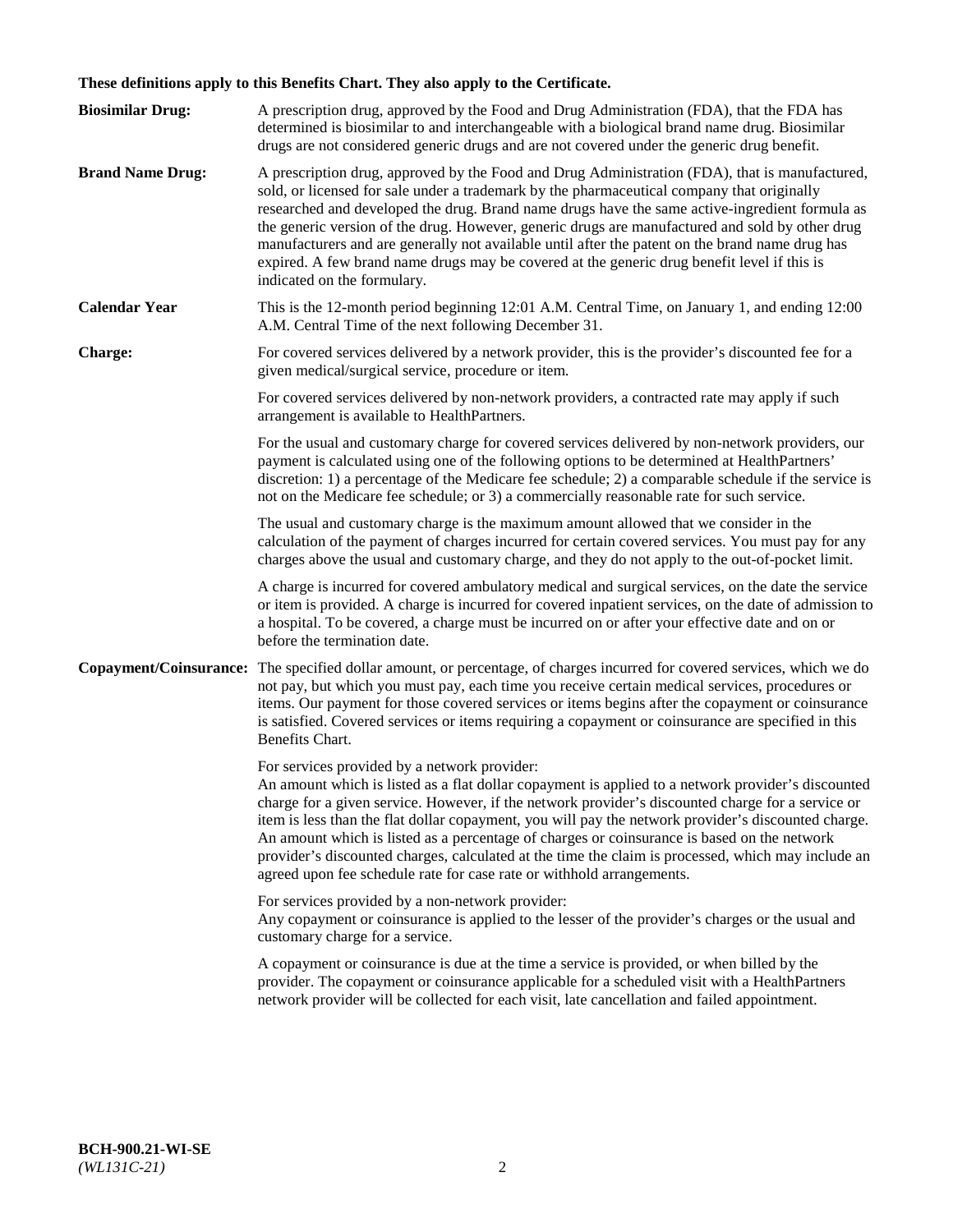| Deductible:                                | The specified dollar amount of charges incurred for covered services, which we do not pay, but an<br>enrollee or a family has to pay first in a calendar year. Our payment for those services or items<br>begins after the deductible is satisfied. For network providers, the amount of the charges that apply<br>to the deductible are based on the network provider's discounted charges, calculated at the time<br>the claim is processed, which may include an agreed upon fee schedule rate for case rate or<br>withhold arrangements. For non-network providers, the amount of charges that apply to the<br>deductible are the lesser of the provider's charges or the usual and customary charge for a service. |
|--------------------------------------------|-------------------------------------------------------------------------------------------------------------------------------------------------------------------------------------------------------------------------------------------------------------------------------------------------------------------------------------------------------------------------------------------------------------------------------------------------------------------------------------------------------------------------------------------------------------------------------------------------------------------------------------------------------------------------------------------------------------------------|
|                                            | Any amounts paid or reimbursed by a third party, including but not limited to: point of service<br>rebates, manufacturer coupons, manufacturer debits cards or other forms of direct reimbursement<br>to an Insured for a product or service, will not apply toward your deductible, to the extent<br>permitted under state and federal law.                                                                                                                                                                                                                                                                                                                                                                            |
|                                            | Your plan has an embedded deductible. This means once an Insured meets the individual<br>deductible, the plan begins paying benefits for that person. If two or more members of the family<br>meet the family deductible, the plan begins paying benefits for all members of the family,<br>regardless of whether each Insured has met the individual deductible. However, an Insured may<br>not contribute more than the individual deductible toward the family deductible.                                                                                                                                                                                                                                           |
|                                            | All services are subject to the deductible unless otherwise indicated below in this Benefits Chart.                                                                                                                                                                                                                                                                                                                                                                                                                                                                                                                                                                                                                     |
| <b>Formulary:</b>                          | This is a current list, which may be revised from time to time, of prescription drugs, medications,<br>equipment and supplies covered by us as indicated in this Benefits Chart which are covered at the<br>highest benefit level. Some drugs on the formulary may require prior authorization to be covered<br>as formulary drugs. The formulary, and information on drugs that require prior authorization, are<br>available by calling Member Services, or logging on to your "myHealthPartners" account at<br>healthpartners.com.                                                                                                                                                                                   |
| <b>Generic Drug:</b>                       | A prescription drug, approved by the Food and Drug Administration (FDA), that the FDA has<br>determined is comparable to a brand name drug product in dosage form, strength, route of<br>administration, quality, intended use and documented bioequivalence. Generally, generic drugs<br>cost less than brand name drugs. Some brand name drugs may be covered at the generic drug<br>benefit level if this is indicated on the formulary.                                                                                                                                                                                                                                                                             |
| <b>Lifetime Maximum</b><br><b>Benefit:</b> | The specified coverage limit actually paid by us for services and/or charges incurred by you for any<br>given procedure or diagnosis. Payment of benefits under this Benefits Chart ceases when that lifetime<br>maximum benefit is reached. You have to pay for any subsequent charges.                                                                                                                                                                                                                                                                                                                                                                                                                                |
| <b>Non-Formulary Drug:</b>                 | This is a prescription drug, approved by the Food and Drug Administration (FDA), that is not on<br>the formulary, is medically necessary and is not investigative or experimental or otherwise<br>excluded under the Certificate.                                                                                                                                                                                                                                                                                                                                                                                                                                                                                       |
|                                            | Out-of-Pocket Expenses: You pay the specified copayments/coinsurance and deductibles applicable for particular services,<br>subject to the out-of-pocket limit described below. These amounts are in addition to the monthly<br>premium payments.                                                                                                                                                                                                                                                                                                                                                                                                                                                                       |
| <b>Out-of-Pocket Limit:</b>                | You pay the copayments/coinsurance and deductibles for covered services, to the individual or<br>family out-of-pocket limit. Thereafter we cover 100% of the charges incurred for all other covered<br>services, for the rest of the calendar year. You pay amounts greater than the out-of-pocket limit if<br>you exceed any lifetime maximum benefit or any visit or day limits.                                                                                                                                                                                                                                                                                                                                      |
|                                            | Non-Network Benefits above the usual and customary charge (see definition of charge above) do<br>not apply to the out-of-pocket limit.                                                                                                                                                                                                                                                                                                                                                                                                                                                                                                                                                                                  |
|                                            | Non-Network Benefits for transplant surgery do not apply to the out-of-pocket limit.                                                                                                                                                                                                                                                                                                                                                                                                                                                                                                                                                                                                                                    |
|                                            | Any amounts paid or reimbursed by a third party, including but not limited to: point of service<br>rebates, manufacturer coupons, manufacturer debit cards or other forms of direct reimbursement to<br>an Insured for a product or service, will not apply as an out-of-pocket expense, to the extent<br>permitted under state and federal law.                                                                                                                                                                                                                                                                                                                                                                        |
|                                            | You are responsible to keep track of the out-of-pocket expenses. Contact Member Services for<br>assistance in determining the amount paid by the enrollee for specific eligible services received.<br>Claims for reimbursement under the out-of-pocket limit provisions are subject to the same time<br>limits and provisions described under the "Claims Provisions" section of the Certificate.                                                                                                                                                                                                                                                                                                                       |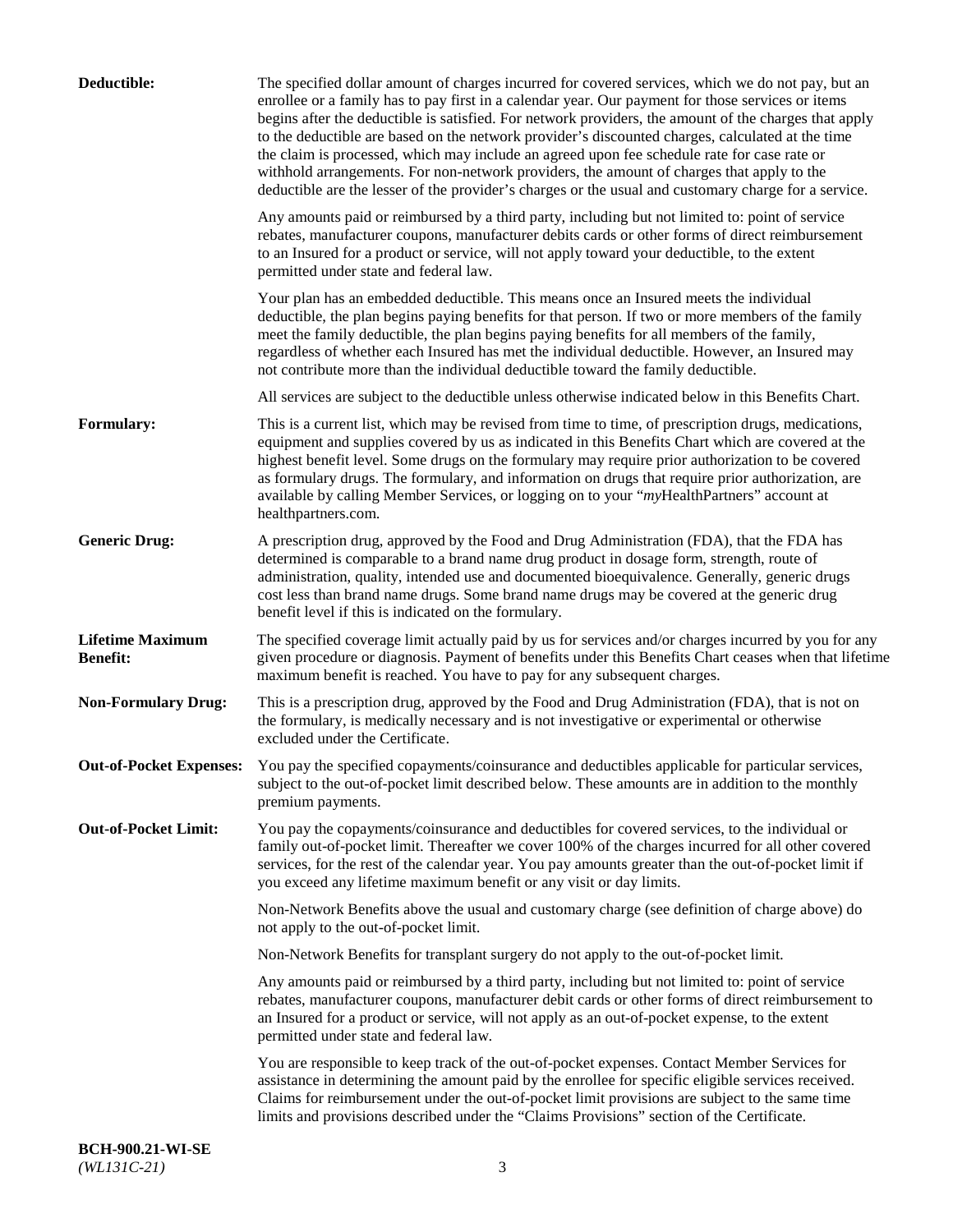|                             | Primary Care Providers: These are providers in the following categories: Family Practice, General Practice, Internal<br>Medicine, Pediatrics, Adolescent Medicine, Adult Medicine and Geriatrics.                                                                                                                                                                                                                                                                                                                                     |
|-----------------------------|---------------------------------------------------------------------------------------------------------------------------------------------------------------------------------------------------------------------------------------------------------------------------------------------------------------------------------------------------------------------------------------------------------------------------------------------------------------------------------------------------------------------------------------|
|                             | <b>Specialty Care Providers:</b> These are providers who are not in the following categories: Family Practice, General Practice,<br>Internal Medicine, Pediatrics, Adolescent Medicine, Adult Medicine and Geriatrics.                                                                                                                                                                                                                                                                                                                |
| <b>Specialty Drug List:</b> | This is a current list, which may be revised from time to time, of prescription drugs, medications,<br>equipment and supplies, which are typically bio-pharmaceuticals. The purpose of a specialty drug<br>list is to facilitate enhanced monitoring of complex therapies used to treat specific conditions.<br>Specialty drugs are covered by us as indicated in this Benefits Chart. The specialty drug list is<br>available by calling Member Services, or logging on to your "myHealthPartners" account at<br>healthpartners.com. |
| virtuwell:                  | This is an online service that you may use to receive a diagnosis and treatment for certain routine<br>conditions, such as a cold and flu, ear pain and sinus infections. You may access the virtuwell<br>website at virtuwell.com.                                                                                                                                                                                                                                                                                                   |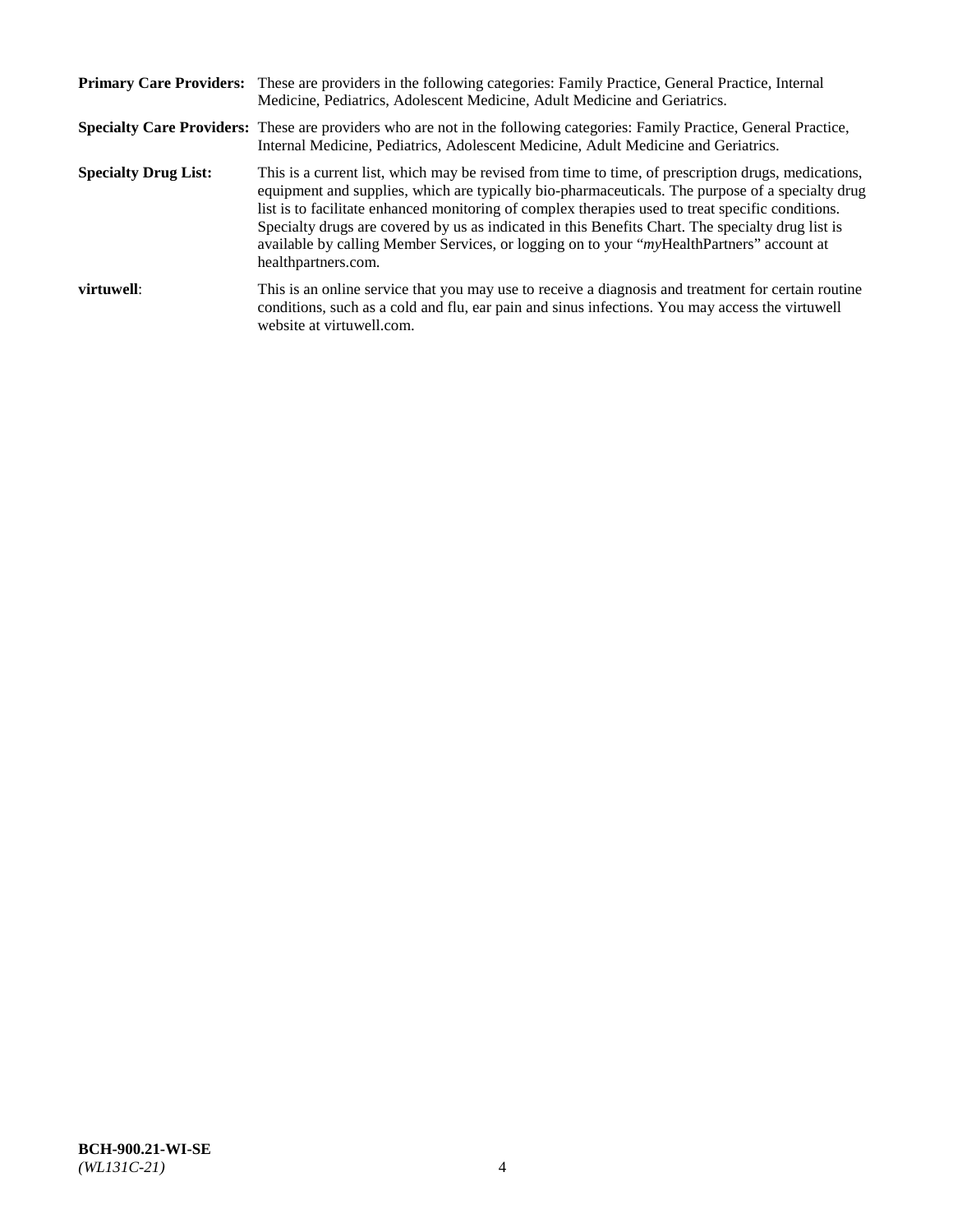## **DEDUCTIBLES AND OUT-OF-POCKET LIMITS**

#### **Individual Calendar Year Deductible**

| <b>Network Benefits</b> | <b>Non-Network Benefits</b> |
|-------------------------|-----------------------------|
| \$1,000                 | \$10,000                    |

#### **Family Calendar Year Deductible**

| <b>Network Benefits</b> | <b>Non-Network Benefits</b> |
|-------------------------|-----------------------------|
| \$3,000                 | \$20,000                    |

Separate deductibles must be satisfied under the Network Benefits and Non-Network Benefits.

Your plan has an embedded deductible. This means once an Insured meets the individual deductible, the plan begins paying benefits for that person. If two or more members of the family meet the family deductible, the plan begins paying benefits for all members of the family, regardless of whether each Insured has met the individual deductible. However, an Insured may not contribute more than the individual deductible toward the family deductible.

Any amounts paid or reimbursed by a third party, including but not limited to: point of service rebates, manufacturer coupons, manufacturer debits cards or other forms of direct reimbursement to an Insured for a product or service, will not apply toward your deductible, to the extent permitted under state and federal law.

## **Individual Calendar Year Out-of-Pocket Limit**

| <b>Network Benefits</b> | <b>Non-Network Benefits</b> |
|-------------------------|-----------------------------|
| $\frac{$6,200}{}$       | \$30,000                    |

### **Family Calendar Year Out-of-Pocket Limit**

| <b>Network Benefits</b> | <b>Non-Network Benefits</b> |
|-------------------------|-----------------------------|
| \$12,400                | \$60,000                    |

Separate Out-of-Pocket Limits must be satisfied under Network Benefits and Non-Network Benefits.

Non-Network Benefits above the usual and customary charge will not apply to the individual or family Out-of-Pocket Limit.

Non-Network Benefits for transplant surgery do not apply to the Out-of-Pocket Limit.

Any amounts paid or reimbursed by a third party, including but not limited to: point of service rebates, manufacturer coupons, manufacturer debit cards or other forms of direct reimbursement to an Insured for a product or service, will not apply as an out-of-pocket expense, to the extent permitted under state and federal law.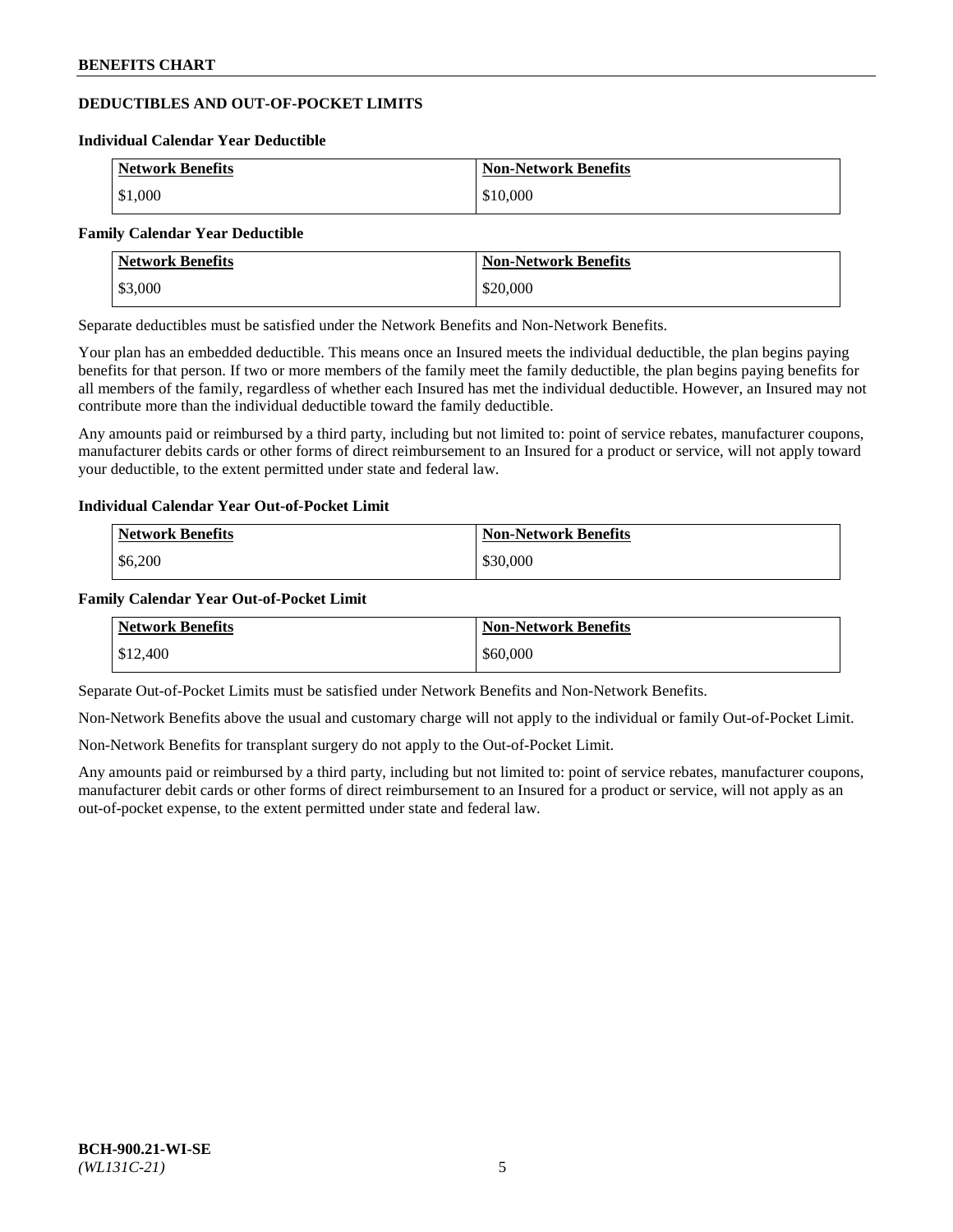# **AMBULANCE AND MEDICAL TRANSPORTATION**

### **Covered Services:**

We cover ambulance and medical transportation for medical emergencies and as shown below.

We also cover medically necessary, non-emergency transportation if it meets our medical coverage criteria. Covered services and supplies are based on established medical policies, which are subject to periodic review and modification by the medical directors. These medical policies (medical coverage criteria) and applicable prior authorization requirements are available by calling Member Services, or logging on to your "*my*HealthPartners" account a[t healthpartners.com.](https://www.healthpartners.com/hp/index.html)

### **Ambulance and Medical Transportation (other than non-emergency fixed wing air ambulance transportation)**

| <b>Network Benefits</b>      | <b>Non-Network Benefits</b> |
|------------------------------|-----------------------------|
| 70% of the charges incurred. | See Network Benefits.       |

### **Non-Emergency Fixed Wing Air Ambulance Transportation**

| <b>Network Benefits</b>      | <b>Non-Network Benefits</b>  |
|------------------------------|------------------------------|
| 70% of the charges incurred. | 50% of the charges incurred. |

### **Not Covered:**

See "Services Not Covered" in the Certificate.

## **AUTISM TREATMENT**

### **Covered Services:**

Your network provider will coordinate the prior authorization process for any autism treatment services. You may call Member Services at 952-883-5000 or toll-free at 1-800-883-2177 if you have any questions or concerns regarding the authorization process.

Please call Member Services at 952-883-5000 or toll-free at 1-800-883-2177 to request authorization for autism treatment services from a non-network provider.

We cover prior authorized evidence-based intensive-level and nonintensive-level treatment of autism spectrum disorders (autism disorder, Asperger's syndrome or pervasive development disorder not otherwise specified).

Covered services are based on established medical policies, which are subject to periodic review and modification by the medical or dental directors. These medical policies (medical coverage criteria) are available by calling Member Services, or logging on to your "*my*HealthPartners" account at [healthpartners.com.](https://www.healthpartners.com/hp/index.html)

**Intensive-Level Services** for children diagnosed with autism spectrum disorders. Intensive-level services must begin on or after two years of age and end before nine years of age. Intensive-level services, on average, are services provided for more than 20 hours of treatment per week. (The average number of hours a week is calculated over a six-month period.)

| <b>Network Benefits</b>                                                                                                                              | <b>Non-Network Benefits</b>                                              |
|------------------------------------------------------------------------------------------------------------------------------------------------------|--------------------------------------------------------------------------|
| 100% of the charges incurred, subject to a<br>copayment of \$30 per visit.<br>Deductible does not apply.<br>Limited to 235 visits per calendar year. | 50% of the charges incurred.<br>Limited to 235 visits per calendar year. |

The maximum number of visits is combined for Network Benefits and Non-Network Benefits.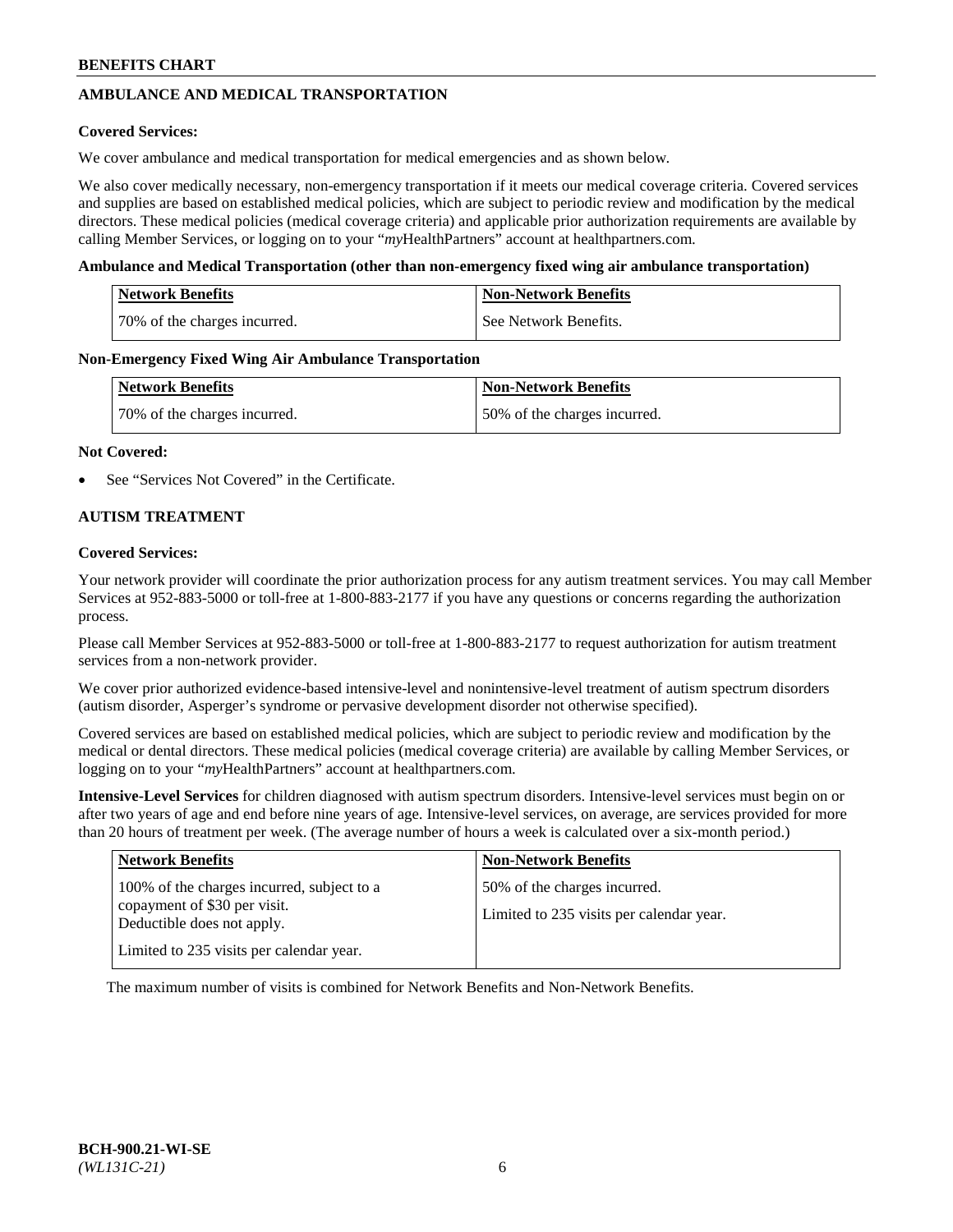## **Intensive-Level Services Lifetime Maximum Benefit**

| <b>Network Benefits</b>                               | <b>Non-Network Benefits</b>                           |
|-------------------------------------------------------|-------------------------------------------------------|
| 4 years of cumulative services under this plan or any | 4 years of cumulative services under this plan or any |
| other plan.                                           | other plan.                                           |

The Lifetime Maximum Benefit is combined for Network Benefits and Non-Network Benefits.

### **Nonintensive-Level Services** for Insureds diagnosed with autism spectrum disorders

| <b>Network Benefits</b>                                                                                                                              | <b>Non-Network Benefits</b>                                              |
|------------------------------------------------------------------------------------------------------------------------------------------------------|--------------------------------------------------------------------------|
| 100% of the charges incurred, subject to a<br>copayment of \$30 per visit.<br>Deductible does not apply.<br>Limited to 120 visits per calendar year. | 50% of the charges incurred.<br>Limited to 120 visits per calendar year. |

The maximum number of visits is combined for Network Benefits and Non-Network Benefits.

### **Not Covered:**

See "Services Not Covered" in the Certificate.

## **BEHAVIORAL HEALTH SERVICES**

#### **Covered Services:**

Covered services are based on established medical policies, which are subject to periodic review and modification by the medical directors. These medical policies (medical coverage criteria) are available by calling Member Services, or logging on to your "*my*HealthPartners" account at [healthpartners.com.](https://www.healthpartners.com/hp/index.html)

**Transitional Treatment Services.** These are services for the treatment of nervous or mental disorders, alcoholism or other drug abuse problems which are provided to an Insured in a less restrictive manner than are inpatient hospital services but in a more intensive manner than are outpatient services. Transitional treatment services are services offered by a provider, and certified by the Wisconsin Department of Health Services for each of the following (except the last bulleted item):

- Mental health services for covered adults in a day treatment program.
- Mental health services for covered children in a day hospital treatment program.
- Services for persons with chronic mental illness provided through a community support program.
- Residential treatment programs for alcohol and/or drug dependent covered persons.
- Alcohol and Other Drug Abuse (AODA) services in, a day treatment program.
- Services for persons who are experiencing a mental health crisis or who are in a situation likely to turn into a mental health crisis if support is not provided.
- Intensive outpatient programs for the treatment of psychoactive substance use disorders provided in accordance with the patient placement criteria of the American Society of Addiction Medicine.

#### **Mental Health Services**

We cover services for mental health diagnoses as described in the Diagnostic and Statistical Manual of Mental Disorders – Fifth Edition (DSM 5) (most recent edition) that lead to significant disruption of function in your life.

We provide coverage for mental health treatment ordered by a Wisconsin court under a valid court order that is issued on the basis of a behavioral care evaluation performed by a licensed psychiatrist or doctoral level licensed psychologist, which includes a diagnosis and an individual treatment plan for care in the most appropriate, least restrictive environment. We must be given a copy of the court order and the behavioral care evaluation, and the service must be a covered benefit under this plan, and the service must be provided by a network provider, or other provider as required by law.

**Outpatient Services:** We cover medically necessary outpatient professional mental health services for evaluation, crisis intervention, and treatment of mental health disorders.

A comprehensive diagnostic assessment will be made of each patient as the basis for a determination by a mental health professional, concerning the appropriate treatment and the extent of services required.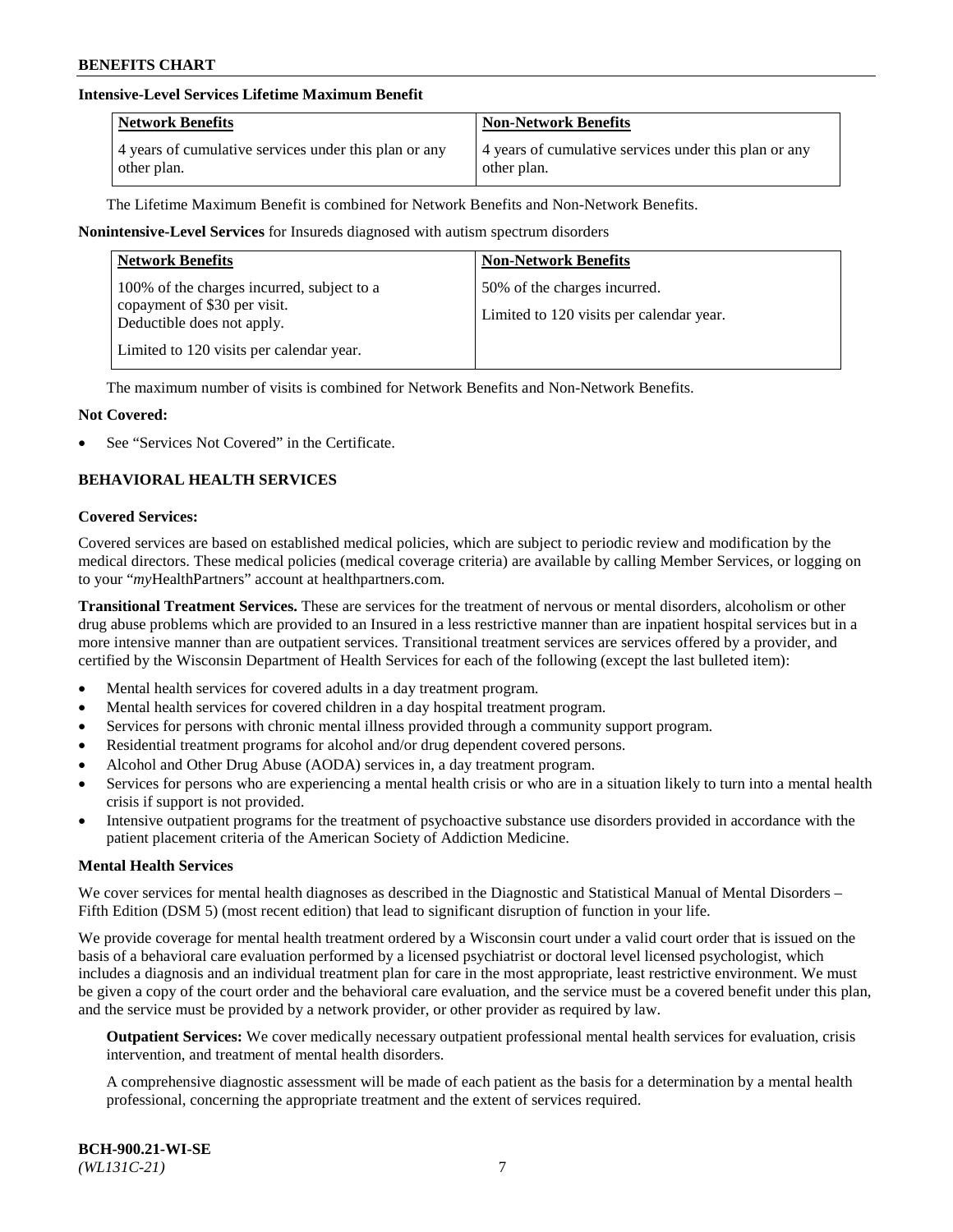Outpatient services we cover for a diagnosed mental health condition include the following:

- Individual, group, family and multi-family therapy.
- Medication management provided by a physician, certified nurse practitioner, or physician's assistant.
- Psychological testing services for the purposes of determining the differential diagnoses and treatment planning for patients currently receiving behavioral health services.
- Partial hospitalization services in a licensed hospital or community mental health center.
- Psychotherapy and nursing services provided in the home if authorized by us.
- Treatment of gender dysphoria that meets medical coverage criteria.

| <b>Network Benefits</b>                                                                                                                                                                                                                           | <b>Non-Network Benefits</b>  |
|---------------------------------------------------------------------------------------------------------------------------------------------------------------------------------------------------------------------------------------------------|------------------------------|
| 100% of the charges incurred, subject to a<br>copayment of \$30 per visit.<br>Deductible does not apply.<br>For family therapy, only one copayment will be<br>charged, regardless of the number of Insureds primarily<br>involved in the therapy. | 50% of the charges incurred. |

## **Group Therapy**

| Network Benefits                                                                                         | <b>Non-Network Benefits</b>  |
|----------------------------------------------------------------------------------------------------------|------------------------------|
| 100% of the charges incurred, subject to a<br>copayment of \$15 per visit.<br>Deductible does not apply. | 50% of the charges incurred. |

**Inpatient Services:** We cover medically necessary inpatient services in a hospital or licensed residential treatment facility and professional services for treatment of mental health disorders. Medical stabilization is covered under inpatient hospital services in the "Hospital and Skilled Nursing Facility Services" section.

We cover residential care for the treatment of eating disorders in a licensed facility, as an alternative to inpatient care, when it is medically necessary and your physician obtains authorization from us.

| Network Benefits             | Non-Network Benefits         |
|------------------------------|------------------------------|
| 70% of the charges incurred. | 50% of the charges incurred. |

**Transitional Treatment Services:** We cover transitional treatment services described above for treatment of mental and nervous disorders.

| Network Benefits                                                                                         | <b>Non-Network Benefits</b>  |
|----------------------------------------------------------------------------------------------------------|------------------------------|
| 100% of the charges incurred, subject to a<br>copayment of \$30 per visit.<br>Deductible does not apply. | 50% of the charges incurred. |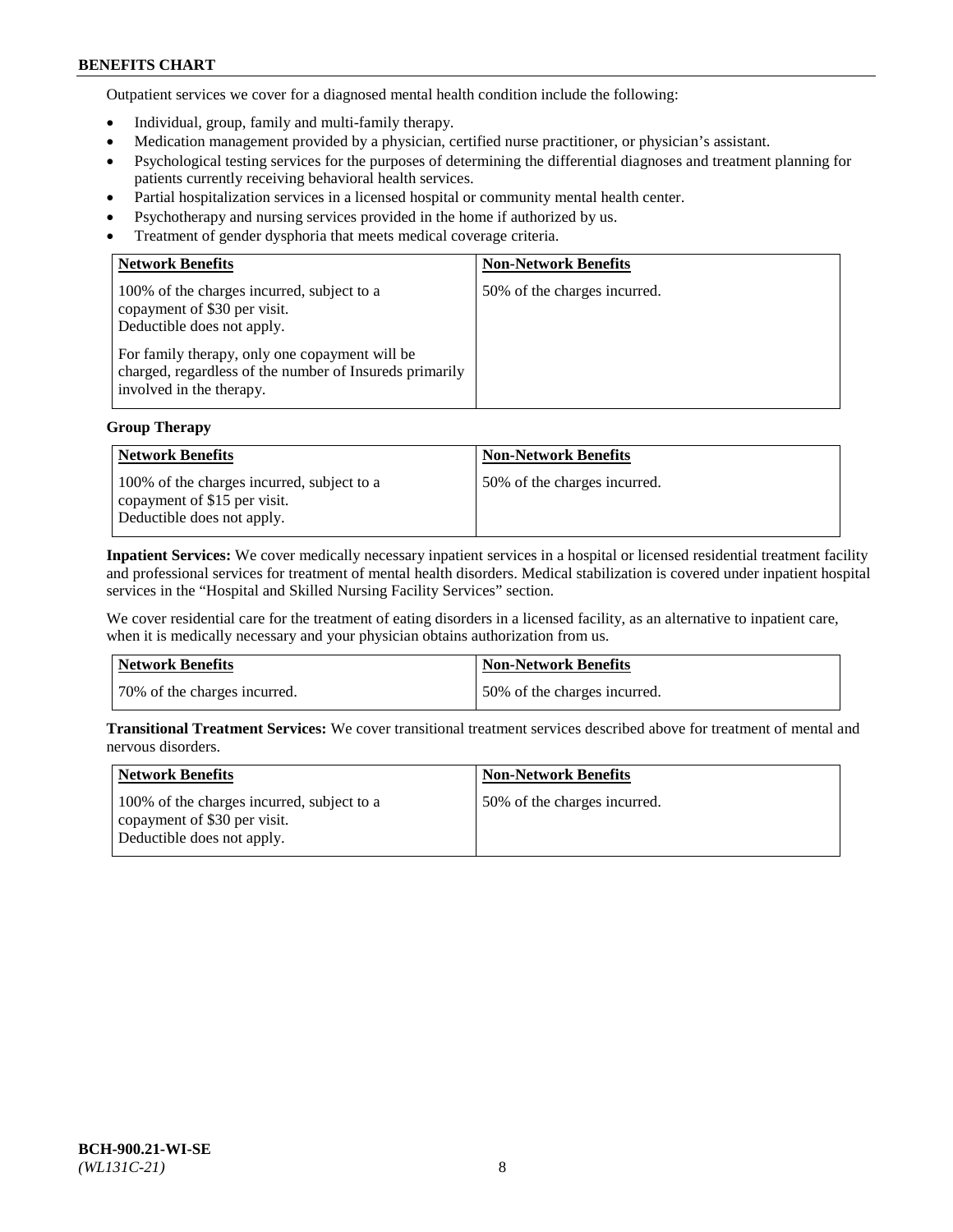# **Substance Abuse Treatment Services**

We cover medically necessary services for assessments by a licensed alcohol and drug counselor and treatment of Substance Related Disorders as defined in the latest edition of the DSM 5.

**Outpatient Services:** We cover medically necessary outpatient professional services for diagnosis and treatment of alcoholism and other drug abuse problems. Substance abuse treatment services must be provided by a program licensed by the local Department of Health Services. Outpatient services we cover for a diagnosed substance abuse disorder include the following:

- Individual, group, family, and multi-family therapy provided in an office setting.
- We cover opiate replacement therapy including methadone and buprenorphine treatment.

| <b>Network Benefits</b>                                                                                  | <b>Non-Network Benefits</b>  |
|----------------------------------------------------------------------------------------------------------|------------------------------|
| 100% of the charges incurred, subject to a<br>copayment of \$30 per visit.<br>Deductible does not apply. | 50% of the charges incurred. |

**Inpatient Services:** We cover medically necessary inpatient services in a hospital or a licensed residential primary treatment center.

We cover services provided in a hospital that is licensed by the local state and accredited by Medicare.

**Detoxification Services.** We cover detoxification services in a hospital or community detoxification facility if it is licensed by the local Department of Health Services.

| Network Benefits             | <b>Non-Network Benefits</b>  |
|------------------------------|------------------------------|
| 70% of the charges incurred. | 50% of the charges incurred. |

**Transitional Treatment Services:** We cover transitional treatment services described above for treatment of alcoholism or other drug abuse problems.

| <b>Network Benefits</b>                                                                                  | <b>Non-Network Benefits</b>  |
|----------------------------------------------------------------------------------------------------------|------------------------------|
| 100% of the charges incurred, subject to a<br>copayment of \$30 per visit.<br>Deductible does not apply. | 50% of the charges incurred. |

**Additional Mental Health and Substance Abuse Treatment Benefits for a Dependent Child Who is a Student:** If a dependent child is a student in a school and that school is located in Wisconsin, but outside of our service area, we cover services as required under Wisconsin Statute 609.655.

| Network Benefits                                                                                         | <b>Non-Network Benefits</b>  |
|----------------------------------------------------------------------------------------------------------|------------------------------|
| 100% of the charges incurred, subject to a<br>copayment of \$30 per visit.<br>Deductible does not apply. | 50% of the charges incurred. |

# **Not Covered:**

See "Services Not Covered" in the Certificate.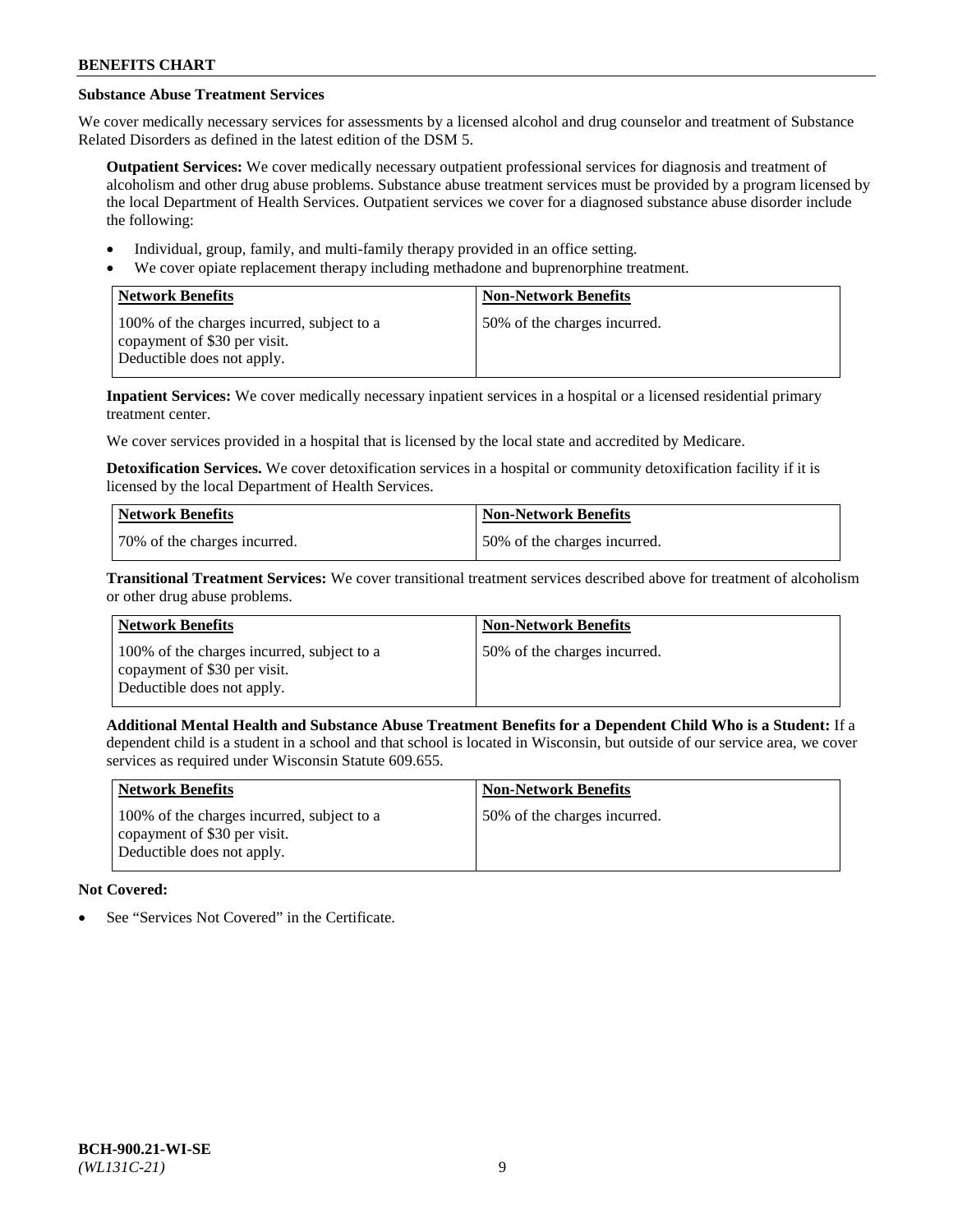# **CHIROPRACTIC SERVICES**

## **Covered Services:**

We cover chiropractic services for rehabilitative care. Chiropractic services are adjustments to any abnormal articulations of the human body, especially those of the spinal column, for the purpose of giving freedom of action to impinged nerves that may cause pain or deranged function.

Massage therapy which is performed in conjunction with other treatment/modalities by a chiropractor, is part of a prescribed treatment plan and is not billed separately is covered

| <b>Network Benefits</b>                                                                                  | <b>Non-Network Benefits</b>  |
|----------------------------------------------------------------------------------------------------------|------------------------------|
| 100% of the charges incurred, subject to a<br>copayment of \$50 per visit.<br>Deductible does not apply. | 50% of the charges incurred. |

## **Not Covered:**

- Massage therapy for the purpose of comfort or convenience of the Insured.
- See "Services Not Covered" in the Certificate.

# **CLINICAL TRIALS**

## **Covered Services:**

We cover certain routine services if you participate in a Phase I, Phase II, Phase III or Phase IV approved clinical trial that is conducted in relation to the prevention, detection, or treatment of cancer or other life-threatening disease or condition as defined in the Affordable Care Act. Approved clinical trials include (1) federally funded trials when the study or investigation is approved or funded by any of the federal agencies defined in the Public Health Services Act, section 2709 (d) (1) (A); (2) the study or investigation is conducted under an investigational new drug application reviewed by the Food and Drug Administration; and (3) the study or investigation is a drug trial that is exempt from having such an investigational new drug application. We cover routine patient costs for services that would be eligible under the Certificate and this Benefits Chart if the service were provided outside of a clinical trial.

| <b>Network Benefits</b>                                 | <b>Non-Network Benefits</b>                           |
|---------------------------------------------------------|-------------------------------------------------------|
| Coverage level is same as corresponding Network         | Coverage level is same as corresponding               |
| Benefits, depending on type of service provided such as | Non-Network Benefits, depending on type of service    |
| Office Visits for Illness or Injury, Inpatient or       | provided such as Office Visits for Illness or Injury, |
| Outpatient Hospital Services.                           | Inpatient or Outpatient Hospital Services.            |

## **Not Covered:**

- The investigative or experimental item, device or service itself.
- Items or services that are provided solely to satisfy data collection and analysis needs and that are not used in the direct clinical management of the patient.
- A service that is clearly inconsistent with widely accepted and established standards of care for a particular diagnosis.
- See "Services Not Covered" in the Certificate.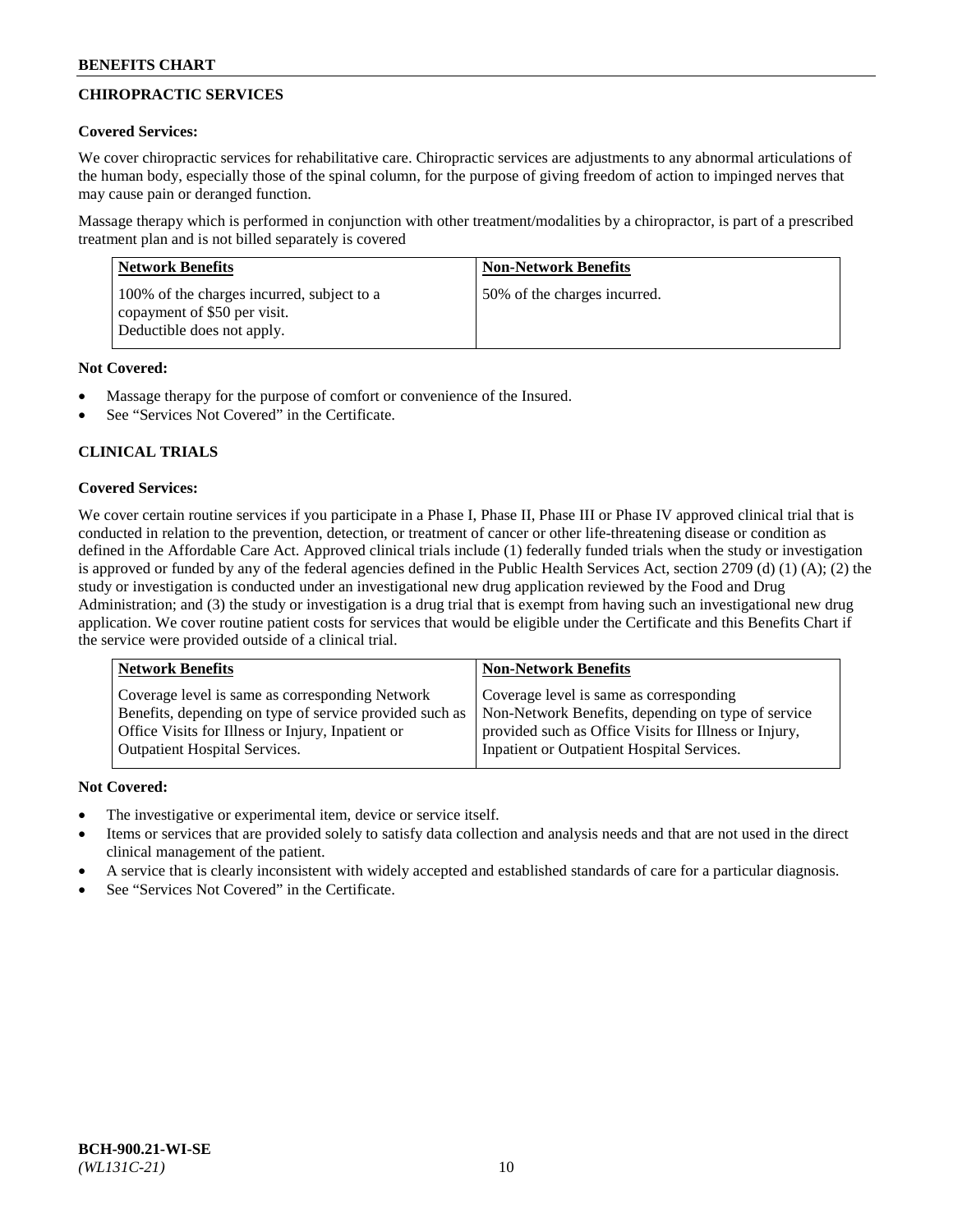# **DENTAL SERVICES**

## **Covered Services:**

We cover services as described below.

**Accidental Dental Services:** We cover dentally necessary services to treat and restore damage done to sound, natural, unrestored teeth as a result of an accidental injury. Coverage is for damage caused by external trauma to face and mouth only, not for cracked or broken teeth, which result from biting or chewing. We cover restorations, root canals, crowns and replacement of teeth lost that are directly related to the accident in which the Insured was involved. We cover initial exam, x-rays and palliative treatment including extractions, and other oral surgical procedures directly related to the accident. Subsequent treatment must be initiated within the policies time-frame and must be directly related to the accident. We do not cover restoration and replacement of teeth that are not "sound and natural" at the time of the accident.

Full mouth rehabilitations to correct occlusion (bite) and malocclusion (misaligned teeth not due to the accident) are not covered.

When an implant-supported dental prosthetic treatment is pursued, the accidental dental benefit will be applied to the prosthetic procedure. Benefits are limited to the amount that would be paid toward the placement of a removable dental prosthetic appliance that could be used in the absence of implant treatment. Care must be provided or pre-authorized by a HealthPartners dentist.

| <b>Network Benefits</b>      | <b>Non-Network Benefits</b>  |
|------------------------------|------------------------------|
| 70% of the charges incurred. | 50% of the charges incurred. |

For all accidental dental services, treatment and/or restoration must be initiated within six months of the date of the injury. Coverage is limited to the initial course of treatment and/or initial restoration. Services must be provided within 24 months of the date of injury to be covered.

## **Medical Referral Dental Services**

**Medically Necessary Outpatient Dental Services:** We cover medically necessary outpatient dental services. Coverage is limited to dental services required for treatment of an underlying medical condition, e.g., removal of teeth to complete radiation treatment for cancer of the jaw, cysts and lesions.

| Network Benefits                                                                                         | <b>Non-Network Benefits</b>  |
|----------------------------------------------------------------------------------------------------------|------------------------------|
| 100% of the charges incurred, subject to a<br>copayment of \$50 per visit.<br>Deductible does not apply. | 50% of the charges incurred. |

**Medically Necessary Hospitalization and Anesthesia for Dental Care:** We cover medically necessary hospitalization for dental care. This is limited to charges incurred by an Insured who: (1) is a child under age 5; (2) is severely disabled; (3) has a medical condition, and requires hospitalization or general anesthesia for dental care treatment; or (4) is a child between ages 5 and 12 and care in dental offices has been attempted unsuccessfully and usual methods of behavior modification have not been successful, or when extensive amounts of restorative care, exceeding four appointments, are required. Coverage is limited to facility and anesthesia charges. Oral surgeon/dentist professional fees are not covered. The following are examples, though not all-inclusive, of medical conditions which may require hospitalization for dental services: severe asthma, severe airway obstruction or hemophilia. Hospitalization required due to the behavior of the Insured or due to the extent of the dental procedure is not covered.

| Network Benefits             | <b>Non-Network Benefits</b>  |
|------------------------------|------------------------------|
| 70% of the charges incurred. | 50% of the charges incurred. |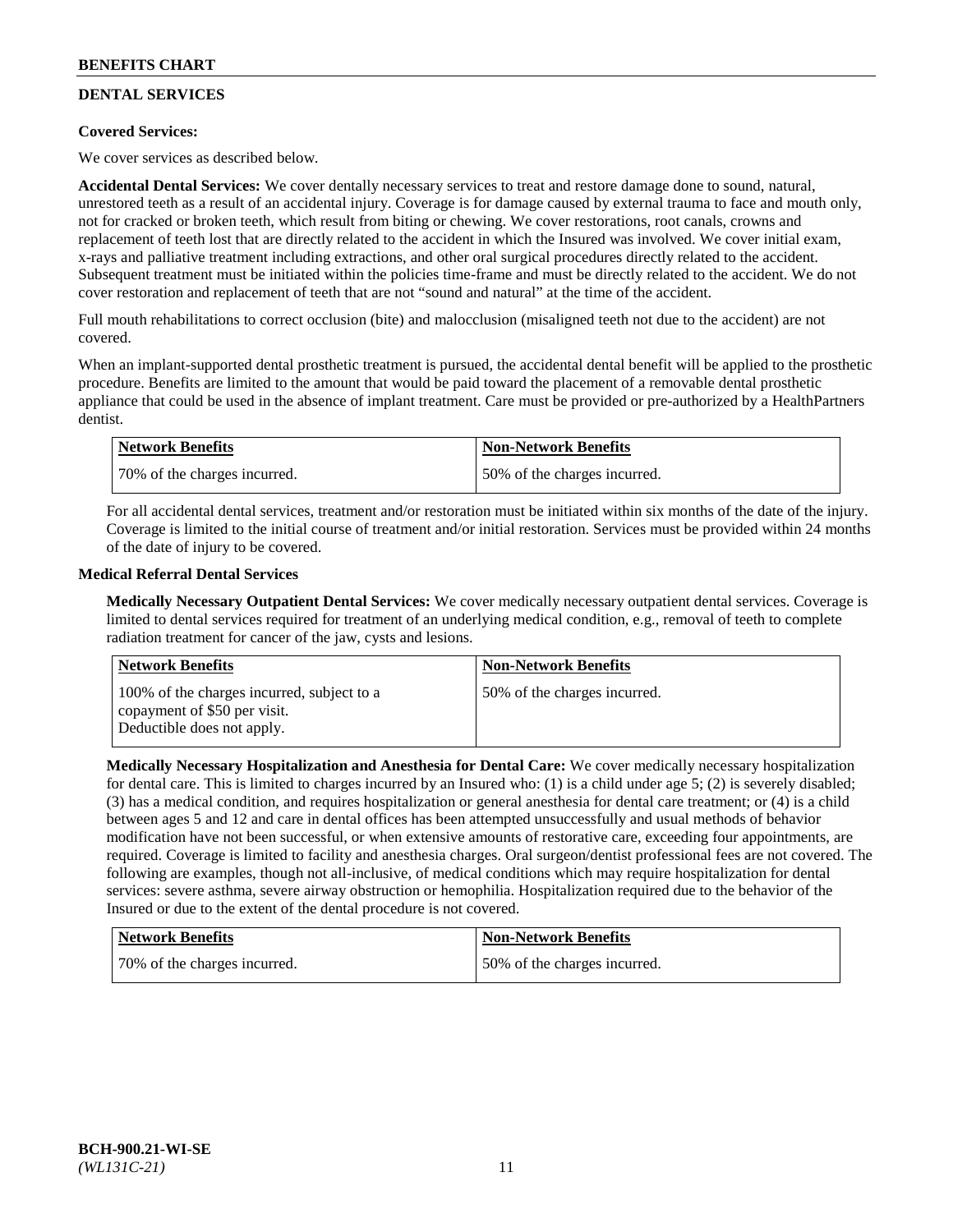**Medical Complications of Dental Care:** We cover medical complications of dental care. Treatment must be medically necessary care and related to medical complications of non-covered dental care, including complications of the head, neck, or substructures.

| <b>Network Benefits</b>                                                                                  | <b>Non-Network Benefits</b>  |
|----------------------------------------------------------------------------------------------------------|------------------------------|
| 100% of the charges incurred, subject to a<br>copayment of \$50 per visit.<br>Deductible does not apply. | 50% of the charges incurred. |

**Oral Surgery:** We cover oral surgery. Coverage is limited to treatment of medical conditions requiring oral surgery, such as treatment of oral neoplasm, non-dental cysts, fracture of the jaws, trauma of the mouth and jaws, and any other oral surgery procedures provided as medically necessary dental services.

| <b>Network Benefits</b>                                                                                  | <b>Non-Network Benefits</b>  |
|----------------------------------------------------------------------------------------------------------|------------------------------|
| 100% of the charges incurred, subject to a<br>copayment of \$50 per visit.<br>Deductible does not apply. | 50% of the charges incurred. |

**Treatment of Cleft Lip and Cleft Palate:** We cover treatment of cleft lip and cleft palate of a dependent child, including orthodontic treatment and oral surgery directly related to the cleft. Dental services which are not required for the treatment of cleft lip or cleft palate are not covered. If a dependent child covered under the Certificate and Benefits Chart is also covered under a dental plan which includes orthodontic services, that dental plan shall be considered primary for the necessary orthodontic services. Oral appliances are subject to the same copayment, conditions and limitations as durable medical equipment.

| <b>Network Benefits</b>                               | <b>Non-Network Benefits</b>                            |
|-------------------------------------------------------|--------------------------------------------------------|
| Coverage level is same as corresponding Network       | Coverage level is same as corresponding                |
| Benefits, depending on type of service provided, such | Non-Network Benefits, depending on type of service     |
| as Office Visits for Illness or Injury, Inpatient or  | provided, such as Office Visits for Illness or Injury, |
| Outpatient Hospital Services.                         | Inpatient or Outpatient Hospital Services.             |

**Treatment of Temporomandibular Disorder (TMD) and Craniomandibular Disorder (CMD):** We cover diagnostic procedures, surgical treatment and non-surgical treatment (including intraoral splint therapy devices) for temporomandibular disorder (TMD) and craniomandibular disorder (CMD), which is medically necessary care. Dental services which are not required to directly treat TMD or CMD are not covered.

| <b>Network Benefits</b>                                                                                  | <b>Non-Network Benefits</b>  |
|----------------------------------------------------------------------------------------------------------|------------------------------|
| 100% of the charges incurred, subject to a<br>copayment of \$50 per visit.<br>Deductible does not apply. | 50% of the charges incurred. |

## **Not Covered:**

- Dental treatment, procedures or services not listed in this Benefits Chart.
- Accident-related dental services if treatment is: (1) provided to teeth which are not sound and natural; (2) to teeth which have been restored; (3) initiated beyond six months from the date of the injury; (4) received beyond the initial treatment or restoration; or (5) received beyond 24 months from the date of injury.
- Oral surgery to remove wisdom teeth.
- Orthognathic treatment or procedures and all related services.
- See "Services Not Covered" in the Certificate.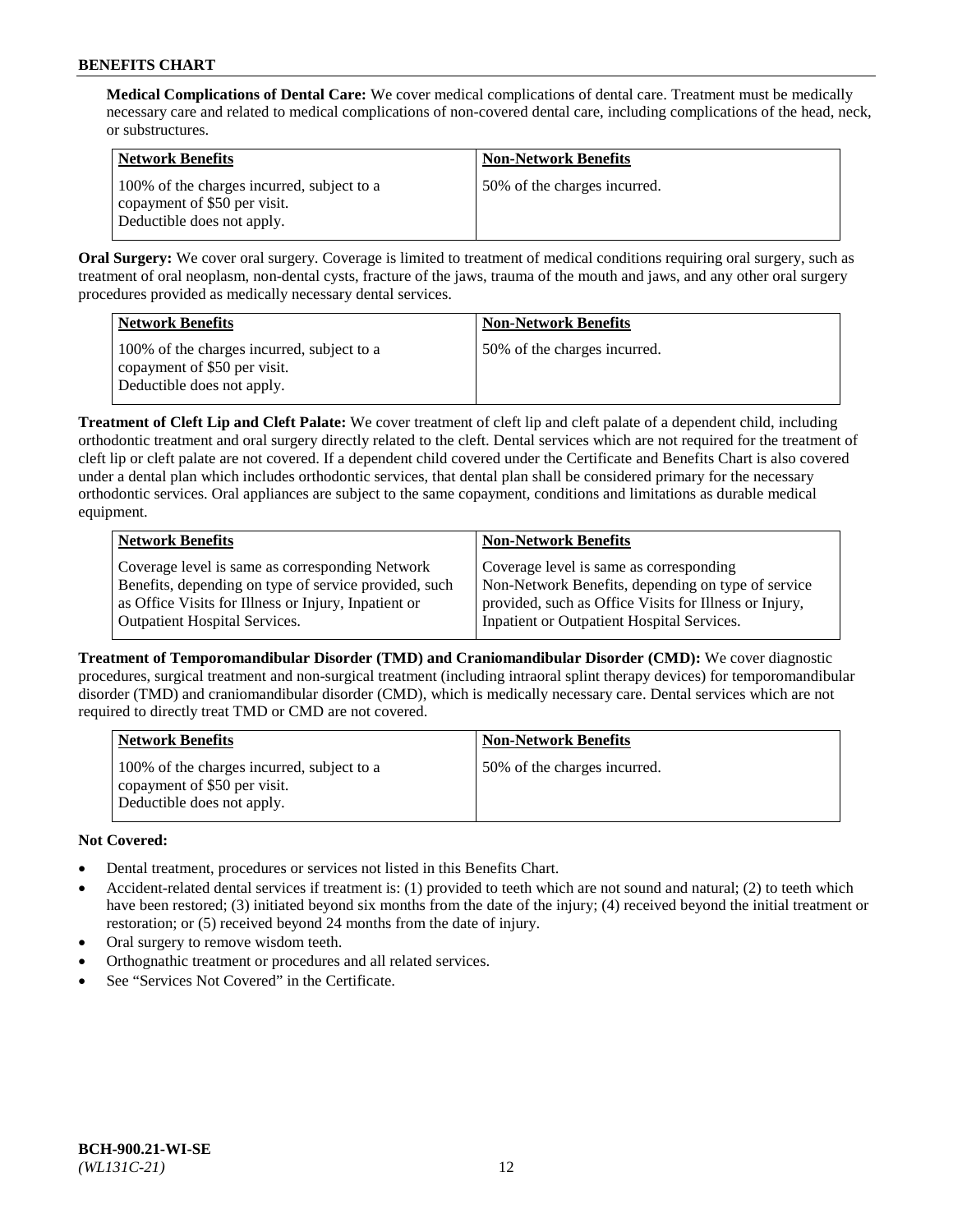## **DIAGNOSTIC IMAGING SERVICES**

### **Covered Services:**

We cover diagnostic imaging, when ordered by a provider and provided in a clinic or outpatient hospital facility.

For Network Benefits, non-emergent, scheduled outpatient Magnetic Resonance Imaging (MRI) and Computed Tomography (CT) must be provided at a designated facility. Your physician or facility will obtain or verify prior authorization for these services, as needed.

We cover services provided in a clinic or outpatient hospital facility. To see the benefit level for inpatient hospital or skilled nursing facility services, see benefits under "Inpatient Hospital and Skilled Nursing Facility Services".

### **Outpatient Magnetic Resonance Imaging (MRI) and Computed Tomography (CT)**

| <b>Network Benefits</b>      | <b>Non-Network Benefits</b>  |
|------------------------------|------------------------------|
| 70% of the charges incurred. | 50% of the charges incurred. |

### **All Other Outpatient Diagnostic Imaging Services**

#### **Services for Illness or Injury**

| Network Benefits             | <b>Non-Network Benefits</b>  |
|------------------------------|------------------------------|
| 70% of the charges incurred. | 50% of the charges incurred. |

### **Preventive Services (MRI/CT procedures are not considered preventive)**

Diagnostic imaging services associated with preventive services are covered at the benefit level shown in the "Preventive Services" section of this Benefits Chart.

### **Not Covered:**

See "Services Not Covered" in the Certificate.

## **DURABLE MEDICAL EQUIPMENT, PROSTHETICS, ORTHOTICS AND SUPPLIES**

#### **Covered Services:**

We cover equipment and services, as described below.

We cover durable medical equipment and services, prosthetics, orthotics and supplies, subject to the limitations below, including certain disposable supplies, enteral feedings and the following diabetic supplies and equipment: glucose monitors, insulin pumps limited to the purchase of one pump per year, syringes, blood and urine test strips and other diabetic supplies as deemed medically appropriate and necessary, for Insureds with gestational, Type I or Type II diabetes.

We cover external hearing aids, cochlear implants, and related treatment prescribed by a physician or by a licensed audiologist for Insureds under 18 years of age who have hearing loss.

We also cover basic hearing aids for Insureds age 18 or older for the correction of a hearing impairment.

Osseointegrated or bone-anchored hearing aids are only covered for Insureds who have hearing loss that is not correctable by any other procedure.

Hearing aids are limited to one basic, standard hearing aid for each ear every three years.

A basic hearing aid is defined as a hearing device that consists of a microphone, amplifier, volume control, battery and receiver, which is up to date using the latest technology. It does not include upgrades above and beyond the functionality of a basic hearing aid, including, but not limited to, hearing improvements for group settings, background noise, Bluetooth/remote control functionality, or extended warranties. Charges for upgrades above the cost of a basic, standard hearing aid are not covered.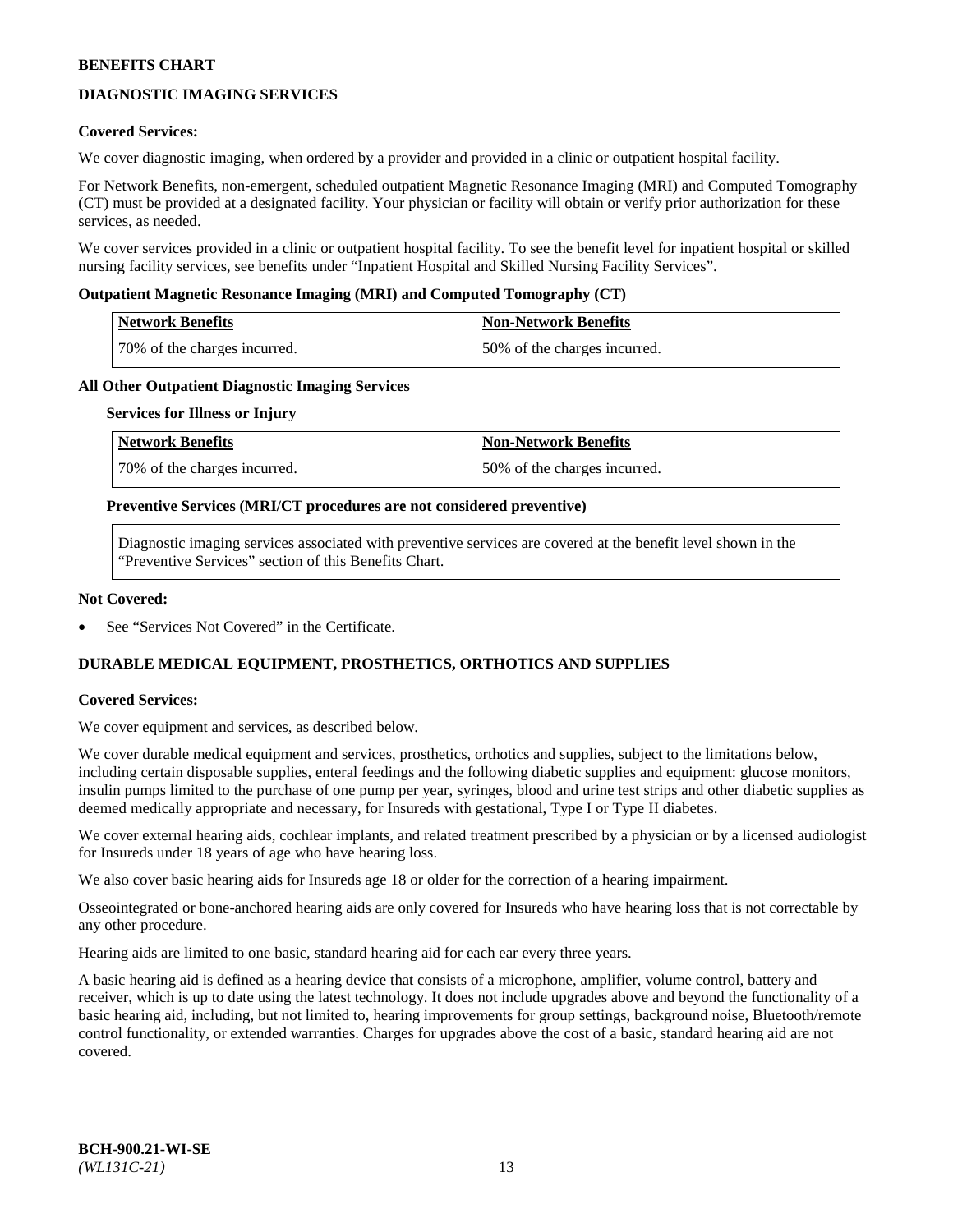### **Diabetic Supplies Purchased at a Pharmacy**

| <b>Network Benefits</b>                                    | <b>Non-Network Benefits</b>  |
|------------------------------------------------------------|------------------------------|
| 70% of the charges incurred.<br>Deductible does not apply. | 50% of the charges incurred. |

#### **Diabetic Supplies Purchased from a Non-Pharmacy Provider**

| <b>Network Benefits</b>                                              | <b>Non-Network Benefits</b>  |
|----------------------------------------------------------------------|------------------------------|
| 70% of the charges incurred if purchased from an<br>approved vendor. | 50% of the charges incurred. |

#### **Special Dietary Treatment for Phenylketonuria (PKU) if it meets our medical coverage criteria**

| Network Benefits                                           | <b>Non-Network Benefits</b>  |
|------------------------------------------------------------|------------------------------|
| 70% of the charges incurred.<br>Deductible does not apply. | 50% of the charges incurred. |

### **Oral Amino Acid Based Elemental Formula if it meets our Medical Coverage Criteria**

| Network Benefits             | <b>Non-Network Benefits</b>  |
|------------------------------|------------------------------|
| 70% of the charges incurred. | 50% of the charges incurred. |

## **All Other Durable Medical Equipment, Prosthetics, Orthotics and Supplies**

| <b>Network Benefits</b>      | <b>Non-Network Benefits</b>  |
|------------------------------|------------------------------|
| 70% of the charges incurred. | 50% of the charges incurred. |

#### **Limitations:**

Coverage of durable medical equipment is limited by the following:

- No more than a 93-day supply of diabetic supplies are covered and dispensed at a time.
- Payment will not exceed the cost of an alternate piece of equipment or service that is effective and medically necessary.
- For prosthetic benefits, other than oral appliances for cleft lip and cleft palate, payment will not exceed the cost of an alternate piece of equipment or service that is effective, medically necessary and enables Insureds to conduct standard
- activities of daily living. We reserve the right to determine if an item will be approved for rental vs. purchase.
- We require that certain diabetic supplies and equipment be purchased at a pharmacy.
- Diabetic supplies and equipment are limited to certain models and brands.
- Durable medical equipment and supplies must be obtained or repaired by approved vendors.
- Covered services and supplies are based on established medical policies which are subject to periodic review and modification by the medical or dental directors. Our medical policy for diabetic supplies includes information on our required models and brands. These medical policies (medical coverage criteria) are available by calling Member Services, or logging on to your "*my*HealthPartners" account a[t healthpartners.com.](https://www.healthpartners.com/hp/index.html)

## **Not Covered:**

Items which are not eligible for coverage include, but are not limited to:

- Replacement or repair of any covered items, if the items are (i) damaged or destroyed by misuse, abuse or carelessness, (ii) lost; or (iii) stolen.
- Duplicate or similar items.
- Labor and related charges for repair of any covered items which are more than the cost of replacement by an approved vendor.
- Sales tax, mailing, delivery charges, service call charges.
- Items which are primarily educational in nature or for hygiene, vocation, comfort, convenience or recreation.
- Communication aids or devices: equipment to create, replace or augment communication abilities including, but not limited to, speech processors, receivers, communication boards, or computer or electronic assisted communication.

#### **BCH-900.21-WI-SE**  *(WL131C-21)* 14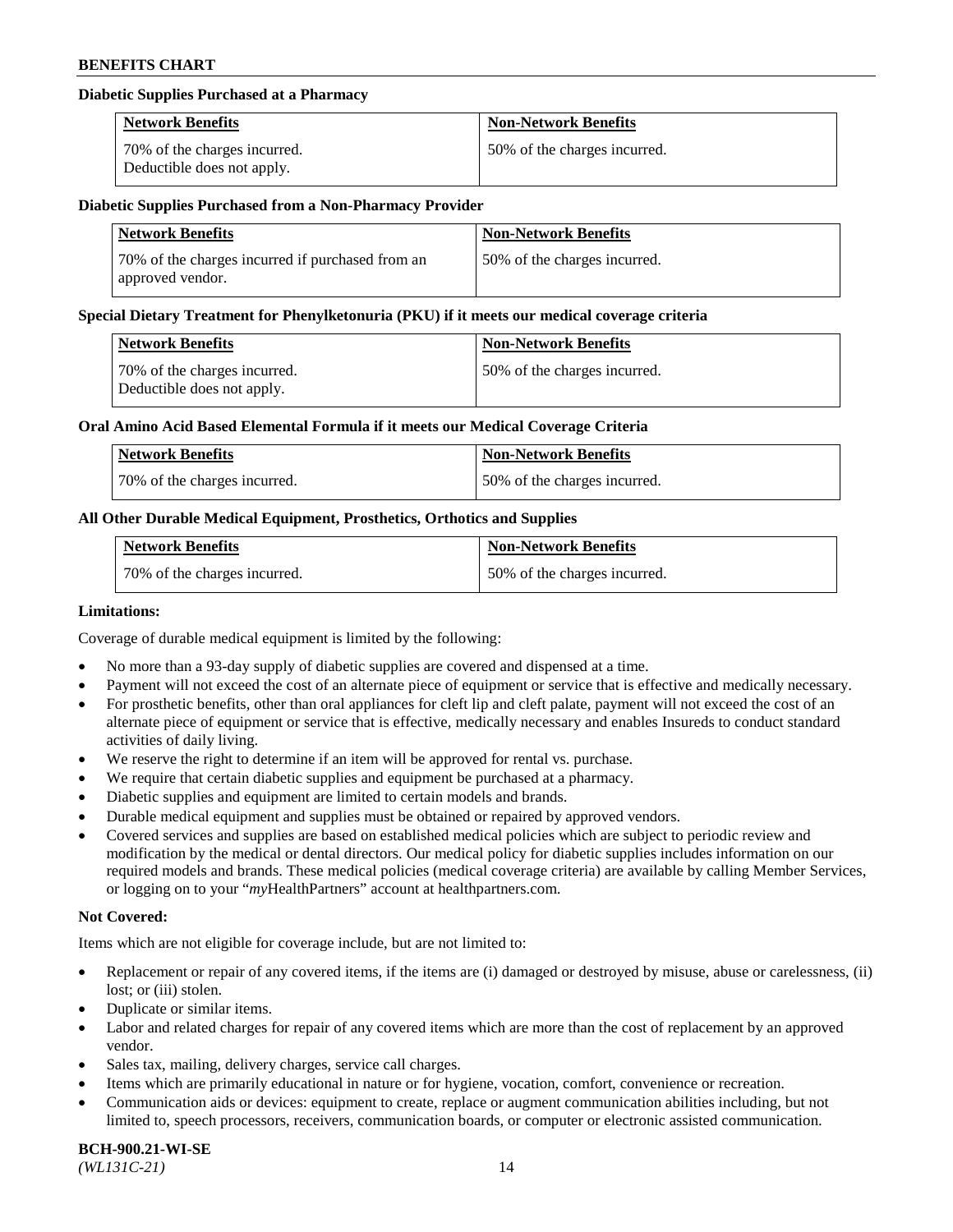- Implantable and osseointegrated or bone-anchored hearing aids and their fitting, except as specifically described in this Benefits Chart. This exclusion does not apply to cochlear implants.
- Eyeglasses, contact lenses and their fitting, measurement and adjustment, except as specifically described in this Benefits Chart.
- Hair prostheses (wigs).
- Household equipment which primarily has customary uses other than medical, such as, but not limited to, exercise cycles, air purifiers, central or unit air conditioners, water purifiers, non-allergenic pillows, mattresses or waterbeds.
- Household fixtures including, but not limited to, escalators or elevators, ramps, swimming pools and saunas.
- Modifications to the structure of the home including, but not limited to, wiring, plumbing or charges for installation of equipment.
- Vehicle, car or van modifications including, but not limited to, hand brakes, hydraulic lifts and car carrier.
- Rental equipment while owned equipment is being repaired by non-contracted vendors, beyond one month rental of medically necessary equipment.
- Other equipment and supplies, including but not limited to assistive devices, that we determine are not eligible for coverage.
- See "Services Not Covered" in the Certificate.

## **EMERGENCY AND URGENTLY NEEDED CARE SERVICES**

### **Covered Services:**

We cover services for emergency care and urgently needed care if the services are otherwise eligible for coverage under the Certificate.

**Urgently Needed Care.** These are services to treat an unforeseen illness or injury that:

- are required in order to prevent a serious deterioration in your health; and
- cannot be delayed until the next available clinic or office hours.

| <b>Network Benefits</b>                                                                                  | <b>Non-Network Benefits</b> |
|----------------------------------------------------------------------------------------------------------|-----------------------------|
| 100% of the charges incurred, subject to a<br>copayment of \$50 per visit.<br>Deductible does not apply. | See Network Benefits.       |

**Emergency Care.** These are services to treat:

- the sudden, unexpected onset of illness or injury which, if left untreated or unattended until the next available clinic or office hours, would result in hospitalization; or
- a condition requiring professional health services immediately necessary to preserve life or stabilize health.

When reviewing claims for coverage of emergency services, our medical director will take into consideration a reasonable layperson's belief that the circumstances required immediate medical care that could not wait until the next working day or next available clinic appointment.

#### **Emergency Care in a Hospital Emergency Room, including Professional Services of a Physician**

| <b>Network Benefits</b>      | <b>Non-Network Benefits</b> |
|------------------------------|-----------------------------|
| 70% of the charges incurred. | See Network Benefits.       |

#### **Inpatient Emergency Care in a Hospital**

| <b>Network Benefits</b>      | <b>Non-Network Benefits</b> |
|------------------------------|-----------------------------|
| 70% of the charges incurred. | See Network Benefits.       |

#### **Not Covered:**

See "Services Not Covered" in the Certificate.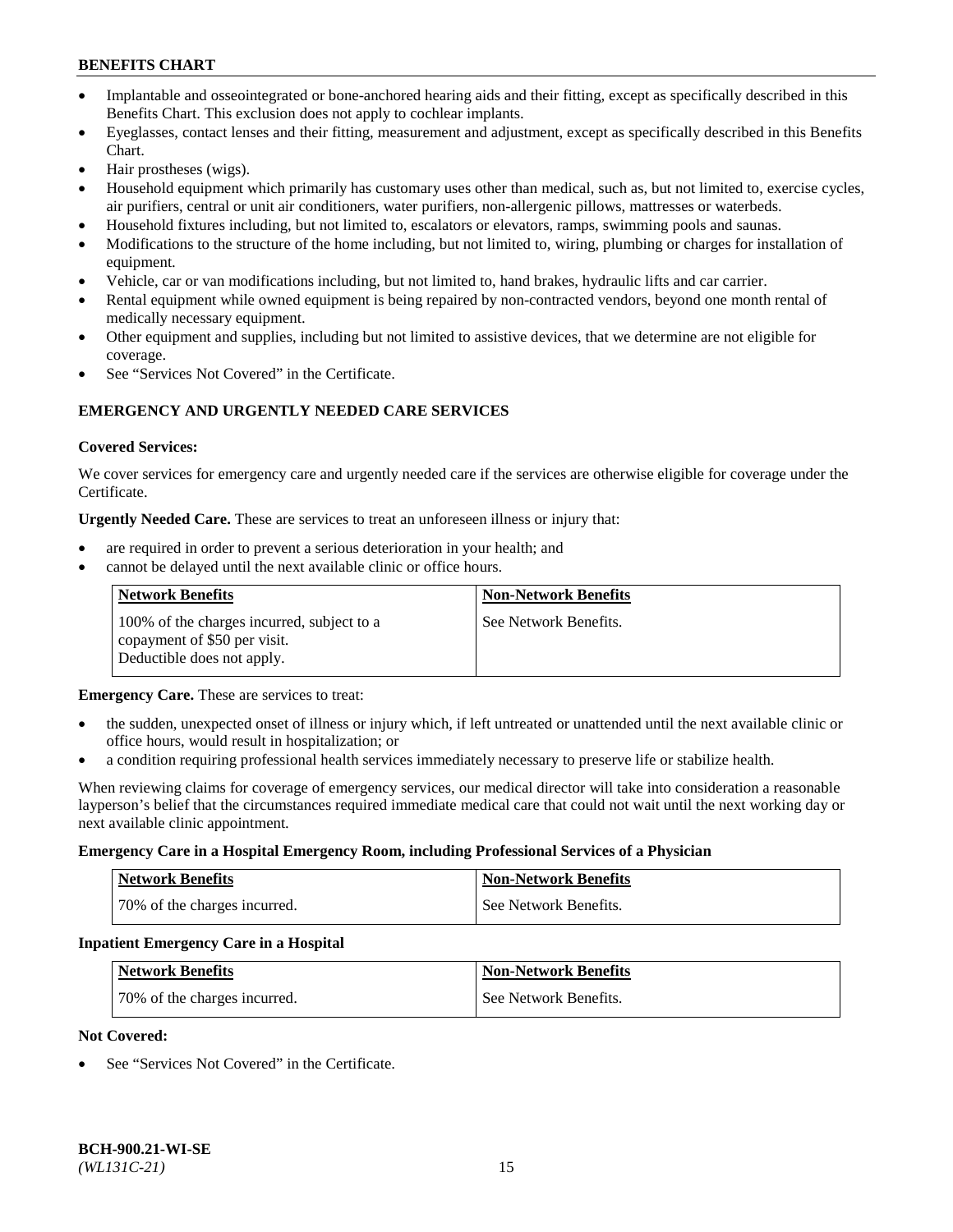## **GENE THERAPY**

## **Covered Services:**

We cover gene therapy treatment if it meets our medical coverage criteria.

| <b>Network Benefits</b>                                                                                                                                                                                 | <b>Non-Network Benefits</b> |
|---------------------------------------------------------------------------------------------------------------------------------------------------------------------------------------------------------|-----------------------------|
| Coverage level is same as corresponding Network<br>Benefits, depending on type of service provided such as<br>Office Visits for Illness or Injury, Inpatient or<br><b>Outpatient Hospital Services.</b> | No coverage.                |

## **Limitations:**

- Gene therapy must be provided by a designated provider.
- Specific types of gene therapy are limited to therapies and conditions specified in our medical coverage criteria.

## **Not Covered:**

See "Services Not Covered" in the Certificate.

## **HEALTH EDUCATION**

### **Covered Services:**

We cover education for preventive services and education for the management of chronic health problems (such as diabetes).

| <b>Network Benefits</b>                                     | <b>Non-Network Benefits</b>  |
|-------------------------------------------------------------|------------------------------|
| 100% of the charges incurred.<br>Deductible does not apply. | 50% of the charges incurred. |

#### **Not Covered:**

See "Services Not Covered" in the Certificate.

## **HOME-BASED HEALTH ASSESSMENT PROGRAM**

#### **Covered Services:**

If you meet our criteria for coverage, you may qualify for our home-based comprehensive health risk assessment program. The program covers a health assessment with a designated nurse practitioner.

| Network Benefits                                            | <b>Non-Network Benefits</b> |
|-------------------------------------------------------------|-----------------------------|
| 100% of the charges incurred.<br>Deductible does not apply. | No coverage.                |

#### **Not Covered:**

See "Services Not Covered" in the Certificate.

## **HOME HEALTH SERVICES**

#### **Covered Services:**

We cover skilled nursing services, physical therapy, occupational therapy, speech therapy, respiratory therapy and other therapeutic services, non-routine prenatal and postnatal services, routine postnatal well child visits, as described in our medical coverage criteria, phototherapy services for newborns, home health aide services and other eligible home health services when provided in your home, if you are homebound (i.e., unable to leave home without considerable effort due to a medical condition). Lack of transportation does not constitute homebound status. For phototherapy services for newborns and high risk prenatal services, supplies and equipment are included.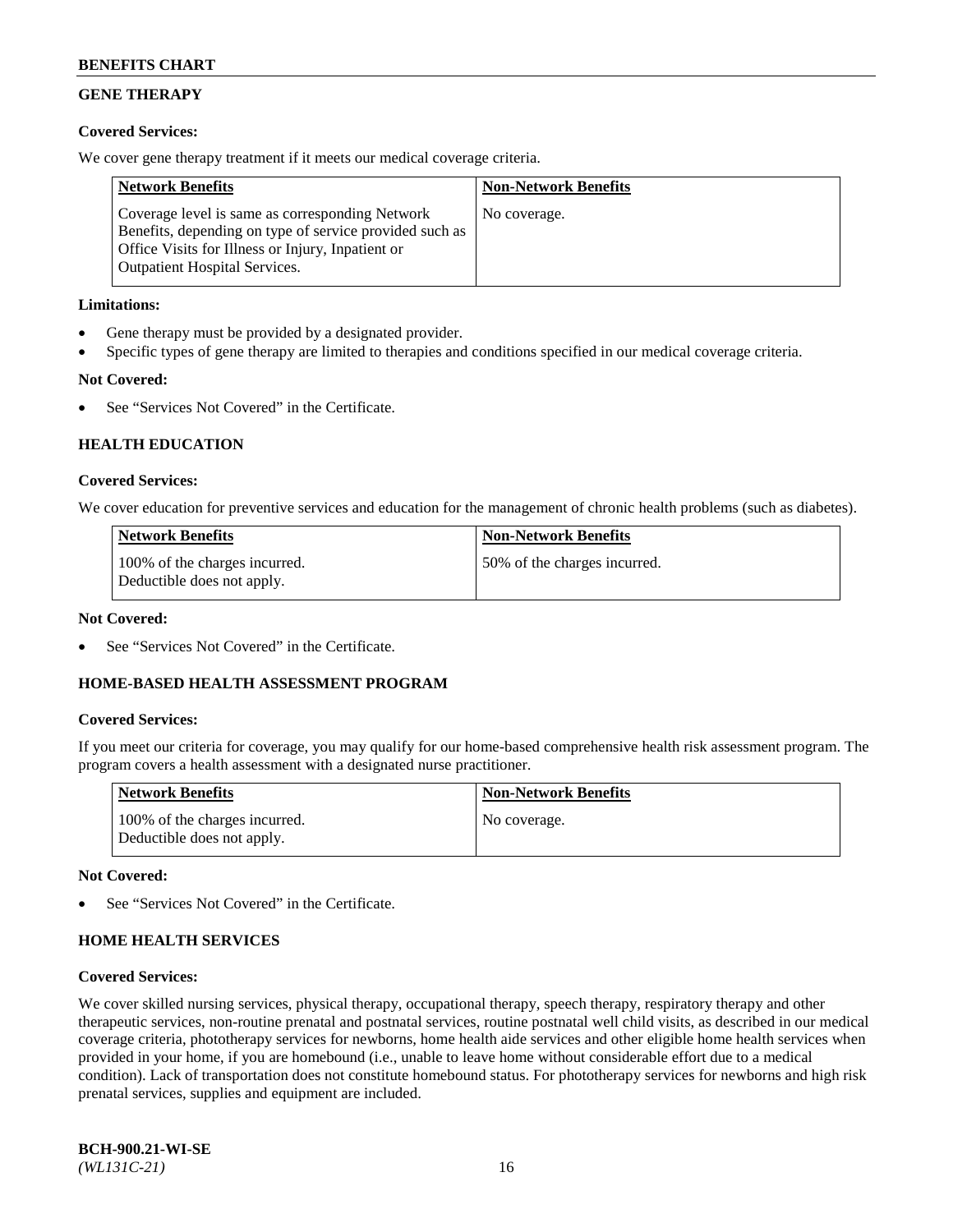We cover total parenteral nutrition/intravenous ("TPN/IV") therapy, equipment, supplies and drugs in connection with IV therapy. IV line care kits are covered under Durable Medical Equipment.

We cover palliative care benefits. Palliative care includes symptom management, education and establishing goals of care. We waive the requirement that you be homebound for a limited number of home visits for palliative care (as shown in this Benefits Chart), if you have a life-threatening, non-curable condition which has a prognosis of survival of two years or less. Additional palliative care visits are eligible under the home health services benefit if you are homebound and meet all other requirements defined in this section.

You do not need to be homebound to receive total parenteral nutrition/intravenous ("TPN/IV") therapy.

Home health services are eligible and covered only when:

- medically necessary; and
- provided as rehabilitative care, terminal care or maternity care; and
- ordered by a physician, and included in the written home care plan.

## **Physical Therapy, Occupational Therapy, Speech Therapy, Respiratory Therapy, Home Health Aide Services and Palliative Care**

*Primary Care Providers*

| <b>Network Benefits</b>                                                                                  | <b>Non-Network Benefits</b>  |
|----------------------------------------------------------------------------------------------------------|------------------------------|
| 100% of the charges incurred, subject to a<br>copayment of \$30 per visit.<br>Deductible does not apply. | 50% of the charges incurred. |

#### *Specialty Care Providers*

| Network Benefits                                                                                         | <b>Non-Network Benefits</b>  |
|----------------------------------------------------------------------------------------------------------|------------------------------|
| 100% of the charges incurred, subject to a<br>copayment of \$50 per visit.<br>Deductible does not apply. | 50% of the charges incurred. |

If more than one home health visit occurs in a day, a separate copayment applies to each. For example, if an occupational therapist and a physical therapist visit an Insured in the same day, a separate copayment will be charged for each visit.

#### **TPN/IV Therapy, Skilled Nursing Services, Non-Routine Prenatal/Postnatal Services, and Phototherapy**

| <b>Network Benefits</b>                                     | <b>Non-Network Benefits</b>   |
|-------------------------------------------------------------|-------------------------------|
| 100% of the charges incurred.<br>Deductible does not apply. | 50\% of the charges incurred. |

Each 24-hour visit (or shifts up to 24-hour visits) equals one visit and counts toward the Maximum visits for all other services shown below. Any visit that lasts less than 24 hours regardless of the length of the visit, will count as one visit toward the Maximum visits for all other services shown below. All visits must be medically necessary and benefit eligible.

### **Routine Prenatal/Postnatal Services and Child Health Supervision Services**

| Network Benefits                                            | <b>Non-Network Benefits</b>  |
|-------------------------------------------------------------|------------------------------|
| 100% of the charges incurred.<br>Deductible does not apply. | 50% of the charges incurred. |

## **Maximum Visits for Palliative Care**

If you are eligible to receive palliative care in the home and you are not homebound, there is a maximum of 12 visits per calendar year.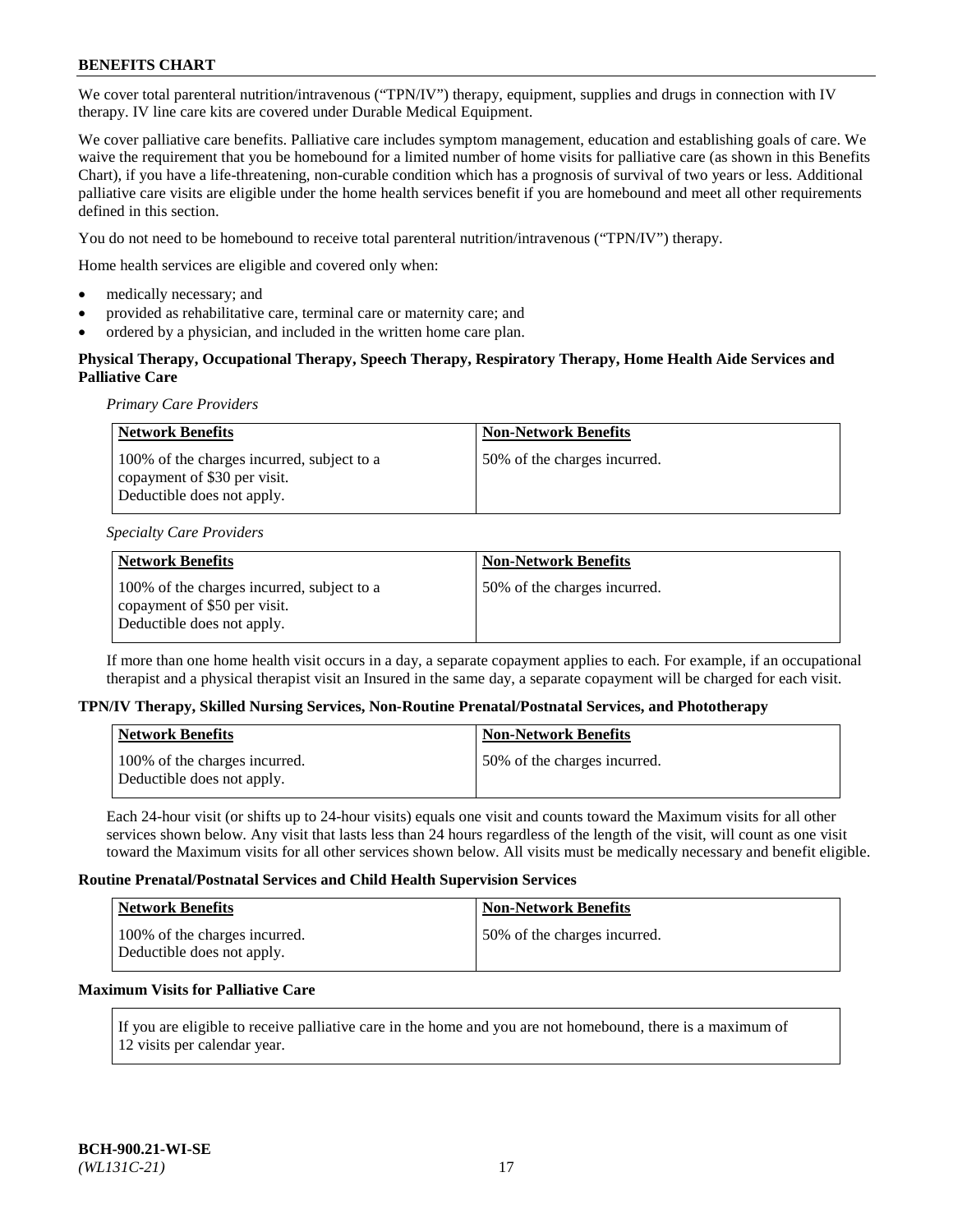## **Maximum Visits for All Services Other Than Palliative Care**

| <b>Network Benefits</b>      | <b>Non-Network Benefits</b>  |
|------------------------------|------------------------------|
| 60 visits per calendar year. | 30 visits per calendar year. |

Each visit provided under the Network Benefits and Non-Network Benefits counts toward the maximums shown under both Maximum visits sections. The routine postnatal well child visits do not count toward the visit limit.

#### **Limitations:**

- Home health services are not provided as a substitute for a primary caregiver in the home or as relief (respite) for a primary caregiver in the home. We will not reimburse family members or residents in your home for the above services.
- A service shall not be considered a skilled nursing service merely because it is performed by, or under the direct supervision of, a licensed nurse. Where a service (such as tracheotomy suctioning or ventilator monitoring) or like services, can be safely and effectively performed by a non-medical person (or self-administered), without the direct supervision of a licensed nurse, the service shall not be regarded as a skilled nursing service, whether or not a skilled nurse actually provides the service. The unavailability of a competent person to provide a non-skilled service shall not make it a skilled service when a skilled nurse provides it. Only the skilled nursing component of so-called "blended" services (i.e. services which include skilled and non-skilled components) are covered under this Benefits Chart.

#### **Not Covered:**

- Financial or legal counseling services.
- Housekeeping or meal services in your home.
- Private duty nursing services.
- Services provided by a family member or enrollee, or a resident in the enrollee's home.
- Vocational rehabilitation and recreational or educational therapy. Recreation therapy is therapy provided solely for the purpose of recreation, including, but not limited to: (a) requests for physical therapy or occupational therapy to improve athletic ability, and (b) braces or guards to prevent sports injuries.
- See "Services Not Covered" in the Certificate.

#### **HOME HOSPICE SERVICES**

#### **Applicable Definitions:**

**Part-time.** This is up to two hours of service per day, more than two hours is considered continuous care.

**Continuous Care.** This is from two to twelve hours of service per day provided by a registered nurse, licensed practical nurse, or home health aide, during a period of crisis in order to maintain a terminally ill patient at home.

**Appropriate Facility.** This is a nursing home, hospice residence, or other inpatient facility.

**Custodial Care Related to Hospice Services.** This means providing assistance in the activities of daily living and the care needed by a terminally ill patient which can be provided by primary caregiver (i.e., family member or friend) who is responsible for the patient's home care.

#### **Covered Services:**

**Home Hospice Program.** We cover the services described below if you are terminally ill and accepted as a home hospice program participant. You must meet the eligibility requirements of the program, and elect to receive services through the home hospice program. The services will be provided in your home, with inpatient care available when medically necessary as described below. If you elect to receive hospice services, you do so in lieu of curative treatment for your terminal illness for the period you are enrolled in the home hospice program.

**Eligibility:** In order to be eligible to be enrolled in the home hospice program, you must: (1) be a terminally ill patient (prognosis of six months or less); (2) have chosen a palliative treatment focus (i.e., emphasizing comfort and supportive services rather than treatment attempting to cure the disease or condition); and (3) continue to meet the terminally ill prognosis as reviewed by our medical director or his or her designee over the course of care. You may withdraw from the home hospice program at any time.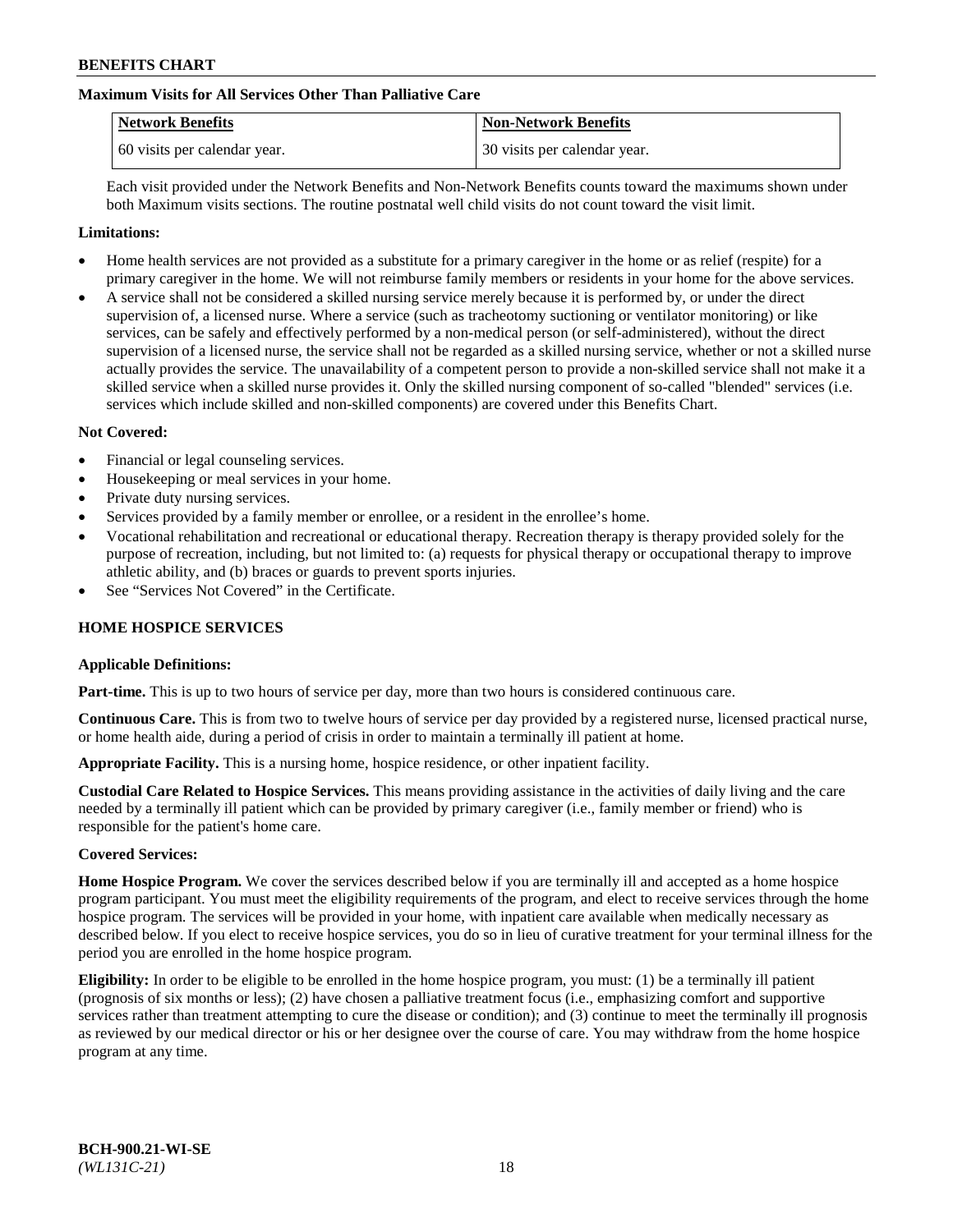**Eligible Services:** Hospice services include the following services provided in accordance with an approved hospice treatment plan.

- Home Health Services:
	- o Part-time care provided in your home by an interdisciplinary hospice team (which may include a physician, nurse, social worker, and spiritual counselor) and medically necessary home health services are covered.
	- o One or more periods of continuous care in your home or in a setting which provides day care for pain or symptom management, when medically necessary, will be covered.
- Inpatient Services: We cover medically necessary inpatient services.
- Other Services:
	- o Respite care is covered for care in your home or in an appropriate facility, to give your primary caregivers (i.e., family members or friends) rest and/or relief when necessary in order to maintain a terminally ill patient at home.
	- o Medically necessary medications for pain and symptom management.
	- Semi-electric hospital beds and other durable medical equipment are covered.
	- o Emergency and non-emergency care is covered.

| <b>Network Benefits</b>                                     | <b>Non-Network Benefits</b>  |
|-------------------------------------------------------------|------------------------------|
| 100% of the charges incurred.<br>Deductible does not apply. | 50% of the charges incurred. |

Respite care is limited to 5 days per episode, and respite care and continuous care combined are limited to 30 days.

### **Not Covered:**

- Financial or legal counseling services.
- Housekeeping or meal services in your home.
- Custodial or maintenance care related to hospice services, whether provided in the home or in a nursing home.
- Any service not specifically described as covered services under this home hospice services benefits.
- Any services provided by members of your family or residents in your home.
- See "Services Not Covered" in the Certificate.

## **HOSPITAL AND SKILLED NURSING FACILITY SERVICES**

#### **Covered Services:**

We cover services as described below.

#### **Medical or Surgical Hospital Services**

**Inpatient Hospital Services:** We cover the following medical or surgical services, for the treatment of acute illness or injury, which require the level of care only provided in an acute care facility. These services must be authorized by a physician.

Inpatient hospital services include: room and board; the use of operating or maternity delivery rooms; intensive care facilities; newborn nursery facilities; general nursing care, anesthesia, laboratory and diagnostic imaging services, radiation therapy, physical therapy, prescription drugs or other medications administered during treatment, blood and blood products (unless replaced), and blood derivatives, and other diagnostic or treatment related hospital services; physician and other professional medical and surgical services provided while in the hospital, including gender reassignment surgery that meets medical coverage criteria.

We cover, following a vaginal delivery, a minimum of 48 hours of inpatient care for the mother and newborn child. We cover, following a caesarean section delivery, a minimum of 96 hours of inpatient care for the mother and newborn child.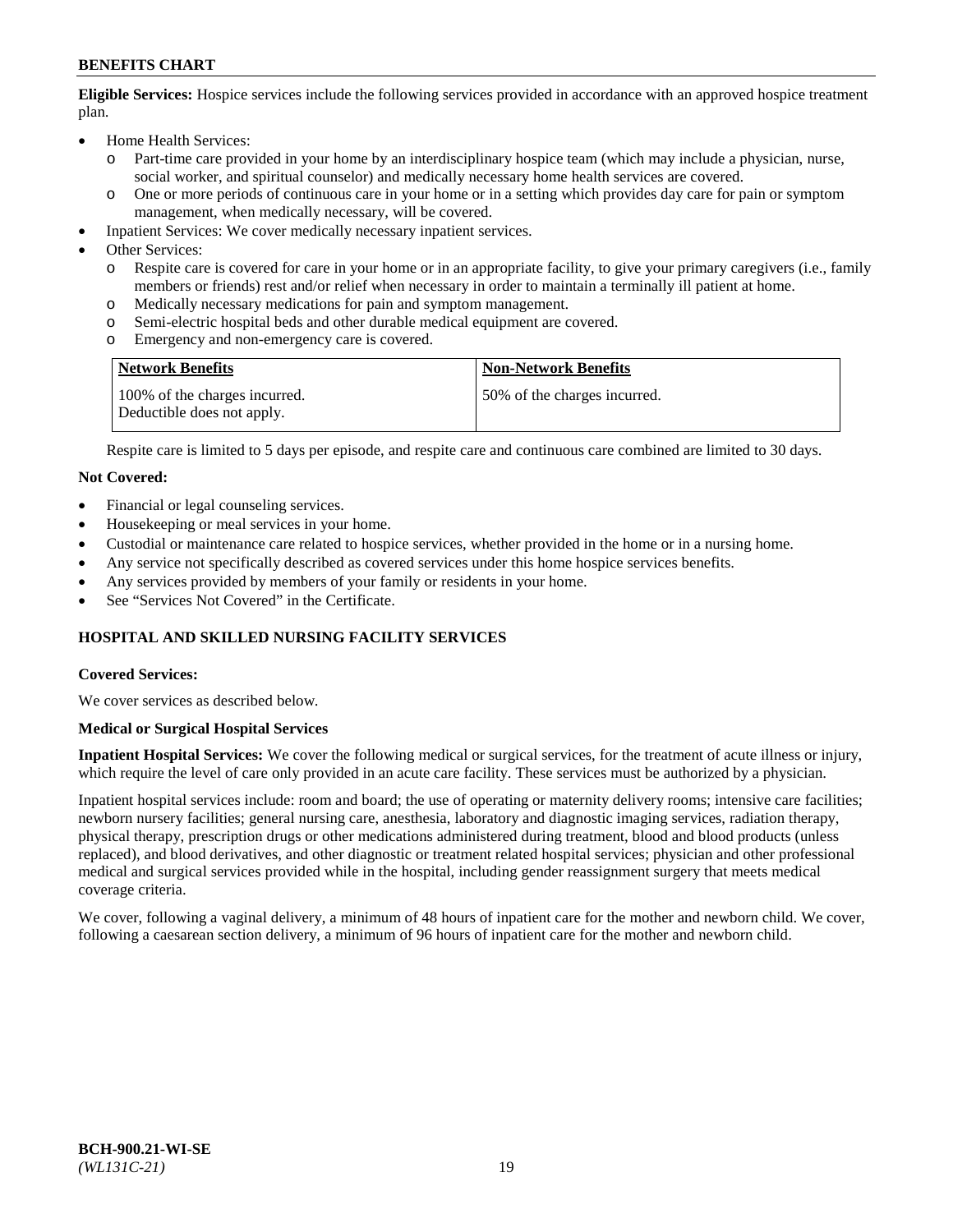Group health plans and health insurance issuers generally may not, under Federal law, restrict benefits for any hospital length of stay in connection with childbirth for the mother of newborn child to less than 48 hours following a vaginal delivery, or less than 96 hours following a caesarean section. However, Federal law generally does not prohibit the mother's or newborn's attending provider, after consulting with the mother, from discharging the mother or her newborn earlier than 48 hours (or 96 hours as applicable). In any case plans and issuers may not, under Federal law, require that a provider obtain authorization from the plan or the insurance issuer for prescribing a length of stay not in excess of 48 hours (or 96 hours).

| Network Benefits             | <b>Non-Network Benefits</b>  |
|------------------------------|------------------------------|
| 70% of the charges incurred. | 50% of the charges incurred. |

Each Insured's admission or confinement, including that of a newborn child, is separate and distinct from the admission or confinement of any other Insured.

**Outpatient Hospital, Ambulatory Care or Surgical Facility Services:** We cover the following medical and surgical services, for diagnosis or treatment of illness or injury on an outpatient basis. These services must be authorized by a physician.

Outpatient services include: use of operating rooms, maternity delivery rooms or other outpatient departments, rooms or facilities; and the following outpatient services: general nursing care, anesthesia, laboratory and diagnostic imaging services, radiation therapy, physical therapy, drugs administered during treatment, blood and blood products (unless replaced), and blood derivatives, and other diagnostic or treatment related outpatient services; physician and other professional medical and surgical services provided while an outpatient, including colonoscopies (starting at age 50, or under age 50 for people at high risk of colorectal cancer), and gender reassignment surgery that meets medical coverage criteria.

For Network Benefits, non-emergent, scheduled outpatient Magnetic Resonance Imaging (MRI) and Computed Tomography (CT) must be provided at a designated facility. Your physician or facility will obtain or verify prior authorization for these services, as needed.

To see the benefit level for diagnostic imaging services, laboratory services and physical therapy, see benefits under Diagnostic Imaging Services, Laboratory Services and Physical Therapy in this Benefits Chart.

| <b>Network Benefits</b>      | <b>Non-Network Benefits</b>  |
|------------------------------|------------------------------|
| 70% of the charges incurred. | 50% of the charges incurred. |

#### **Skilled Nursing Facility Care:**

We cover room and board, daily skilled nursing and related ancillary services for post-acute treatment and rehabilitative care of illness or injury that meets medical coverage criteria. Rehabilitation services are limited to services where significant measurable progress is expected to occur within a reasonable period of time.

| <b>Network Benefits</b>                      | <b>Non-Network Benefits</b>                  |
|----------------------------------------------|----------------------------------------------|
| 70% of the charges incurred.                 | 150% of the charges incurred.                |
| Limited to a 30 day maximum per confinement. | Limited to a 30 day maximum per confinement. |

Each day of services provided under the Network Benefits and Non-Network Benefits, combined, applies toward the maximum shown above.

## **Not Covered:**

- Services for items for personal convenience, such as television rental, are not covered.
- See "Services Not Covered" in the Certificate.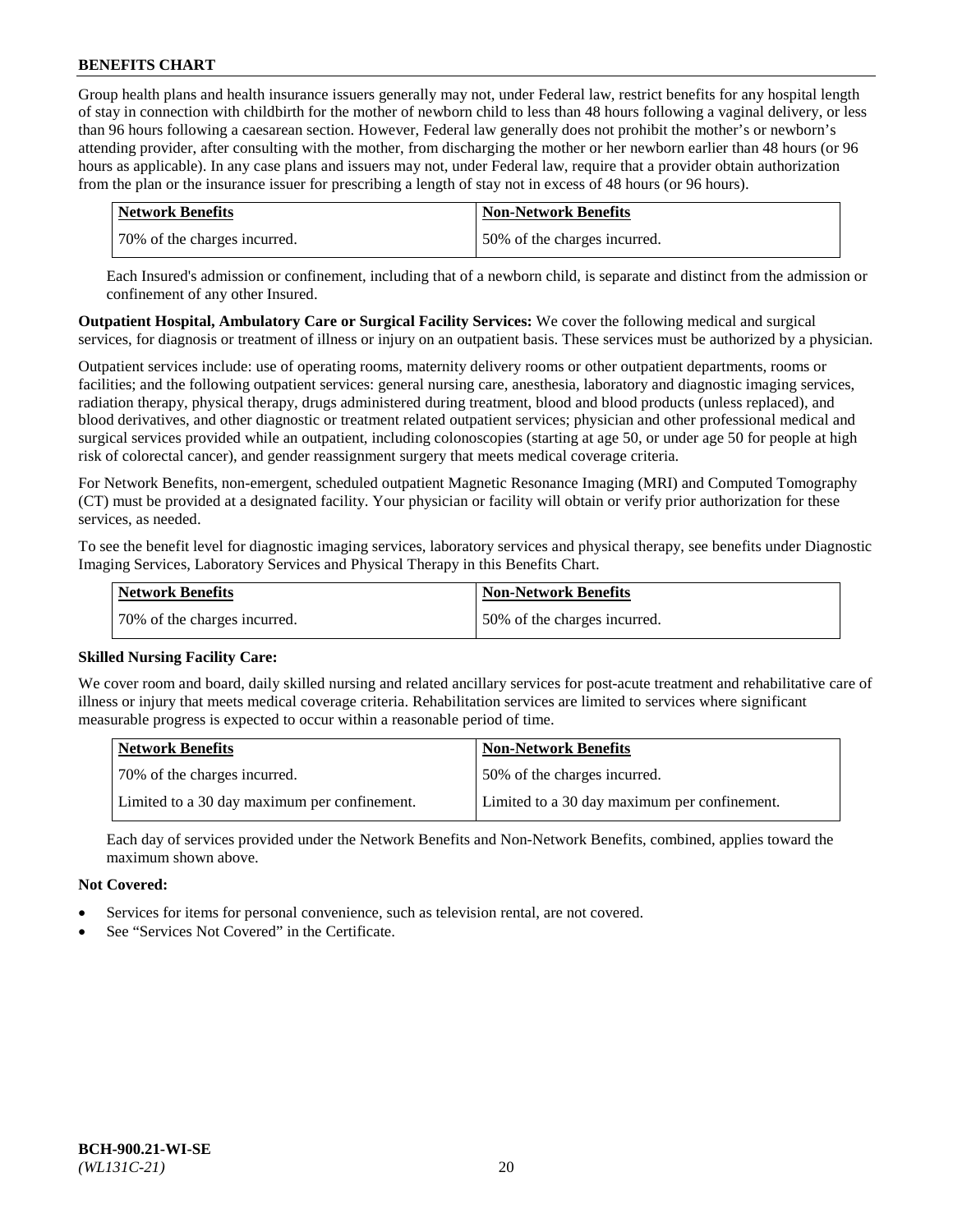# **INFERTILITY SERVICES**

## **Covered Services:**

We cover the diagnosis of infertility. These services include diagnostic procedures and tests provided in connection with an infertility evaluation, office visits and consultations to diagnose infertility.

| Network Benefits                                           | <b>Non-Network Benefits</b>  |
|------------------------------------------------------------|------------------------------|
| 70% of the charges incurred.<br>Deductible does not apply. | 50% of the charges incurred. |

Coverage is limited to office visits and consultations to diagnose infertility. Treatment is not covered.

## **Not Covered:**

- Treatment of infertility, including, but not limited to, office visits, laboratory, diagnostic imaging services, and drugs for the treatment of infertility; assisted reproduction, including, but not limited to, gamete intrafallopian tube transfer (GIFT), zygote intrafallopian tube transfer (ZIFT) intracytoplasmic sperm injection (ICSI), and/or in-vitro fertilization (IVF), and all charges associated with such procedures; reversal of sterilization; artificial insemination; and sperm, ova or embryo acquisition, retrieval or storage; however, we cover office visits and consultations to diagnose infertility.
- Services related to the establishment of surrogate pregnancy and fees for a surrogate.
- See "Services Not Covered" in the Certificate.

## **LABORATORY SERVICES**

### **Covered Services:**

We cover laboratory tests when ordered by a provider and provided in a clinic or outpatient hospital facility. This includes blood tests to detect lead exposure in children between the ages of 6 months and 72 months.

To see the benefit level for inpatient hospital or skilled nursing facility services, see benefits under "Inpatient Hospital and Skilled Nursing Facility Services" in this Benefits Chart.

**Prostate-specific antigen (PSA) test coverage.** We cover prostate cancer screening for men 40 years of age or over who are symptomatic or in a high-risk category and for all men 50 years of age or older. Coverage includes a prostate-specific antigen blood test and a digital rectal examination.

| <b>Network Benefits</b>                                     | <b>Non-Network Benefits</b>   |
|-------------------------------------------------------------|-------------------------------|
| 100% of the charges incurred.<br>Deductible does not apply. | 150% of the charges incurred. |

#### **All other laboratory services**

#### **Services for Illness or Injury**

| Network Benefits                                            | <b>Non-Network Benefits</b>  |
|-------------------------------------------------------------|------------------------------|
| 100% of the charges incurred.<br>Deductible does not apply. | 50% of the charges incurred. |

#### **Preventive Services**

Laboratory services associated with preventive services are covered at the benefit level shown in the "Preventive Services" section of this Benefits Chart.

## **Not Covered:**

See "Services Not Covered" in the Certificate.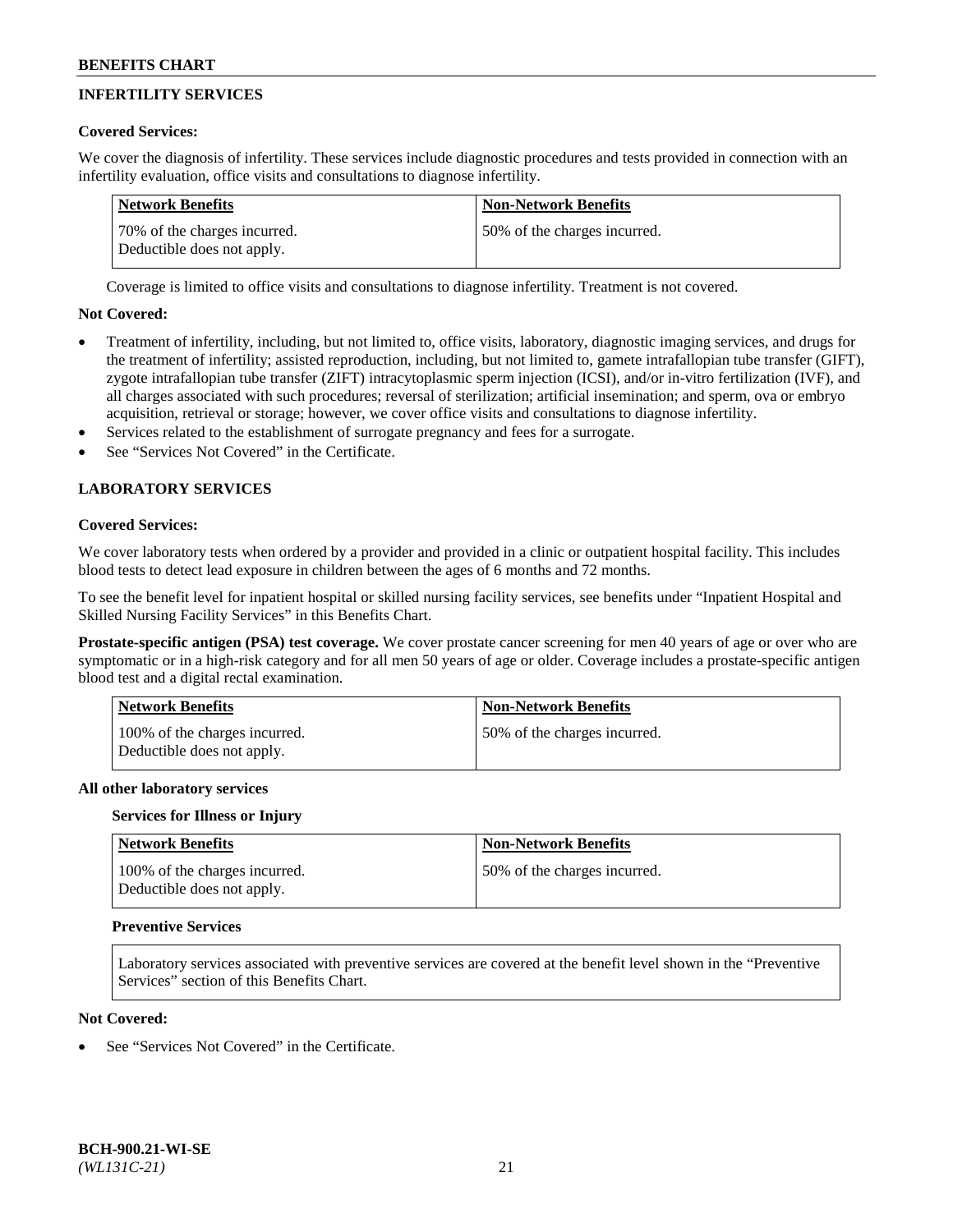# **MASTECTOMY RECONSTRUCTION BENEFIT**

## **Covered Services:**

We cover reconstruction of the breast on which the mastectomy has been performed; surgery and reconstruction of the other breast to produce symmetrical appearance, and prostheses and physical complications of all stages of mastectomy, including lymphedemas.

| <b>Network Benefits</b>                               | <b>Non-Network Benefits</b>                           |
|-------------------------------------------------------|-------------------------------------------------------|
| Coverage level is same as corresponding Network       | Coverage level is same as corresponding Non-Network   |
| Benefits, depending on type of service provided, such | Benefits, depending on type of service provided, such |
| as Office Visits for Illness or Injury, Inpatient or  | as Office Visits for Illness or Injury, Inpatient or  |
| <b>Outpatient Hospital Services.</b>                  | <b>Outpatient Hospital Services.</b>                  |

## **Not Covered:**

See "Services Not Covered" in the Certificate.

## **MEDICATION THERAPY DISEASE MANAGEMENT PROGRAM**

## **Covered Services:**

If you meet our criteria for coverage, you may qualify for our Medication Therapy Disease Management Program.

The program covers consultations with a designated Network pharmacist.

Covered services are based on established medical policies, which are subject to periodic review and modification by the medical directors. These medical policies (medical coverage criteria) are available by calling Member Services, or logging on to your "*my*HealthPartners" account at [healthpartners.com.](http://www.healthpartners.com/)

| <b>Network Benefits</b>                                     | <b>Non-Network Benefits</b> |
|-------------------------------------------------------------|-----------------------------|
| 100% of the charges incurred.<br>Deductible does not apply. | No coverage.                |

## **Not Covered:**

See "Services Not Covered" in the Certificate.

## **OFFICE VISITS FOR ILLNESS OR INJURY**

## **Covered Services:**

We cover the following when medically necessary: professional medical and surgical services and related supplies, including biofeedback, of physicians and other health care providers; blood and blood products (unless replaced) and blood derivatives.

We cover diagnosis and treatment of illness or injury to the eyes. Where contact or eye glass lenses are prescribed as medically necessary for the post-operative treatment of cataracts or for the treatment of aphakia, or keratoconus, we cover the initial evaluation, lenses and fitting. Insureds must pay for lens replacement beyond the initial pair.

## **Office Visits**

*Primary Care Providers*

| <b>Network Benefits</b>                                                                                  | <b>Non-Network Benefits</b>  |
|----------------------------------------------------------------------------------------------------------|------------------------------|
| 100% of the charges incurred, subject to a<br>copayment of \$30 per visit.<br>Deductible does not apply. | 50% of the charges incurred. |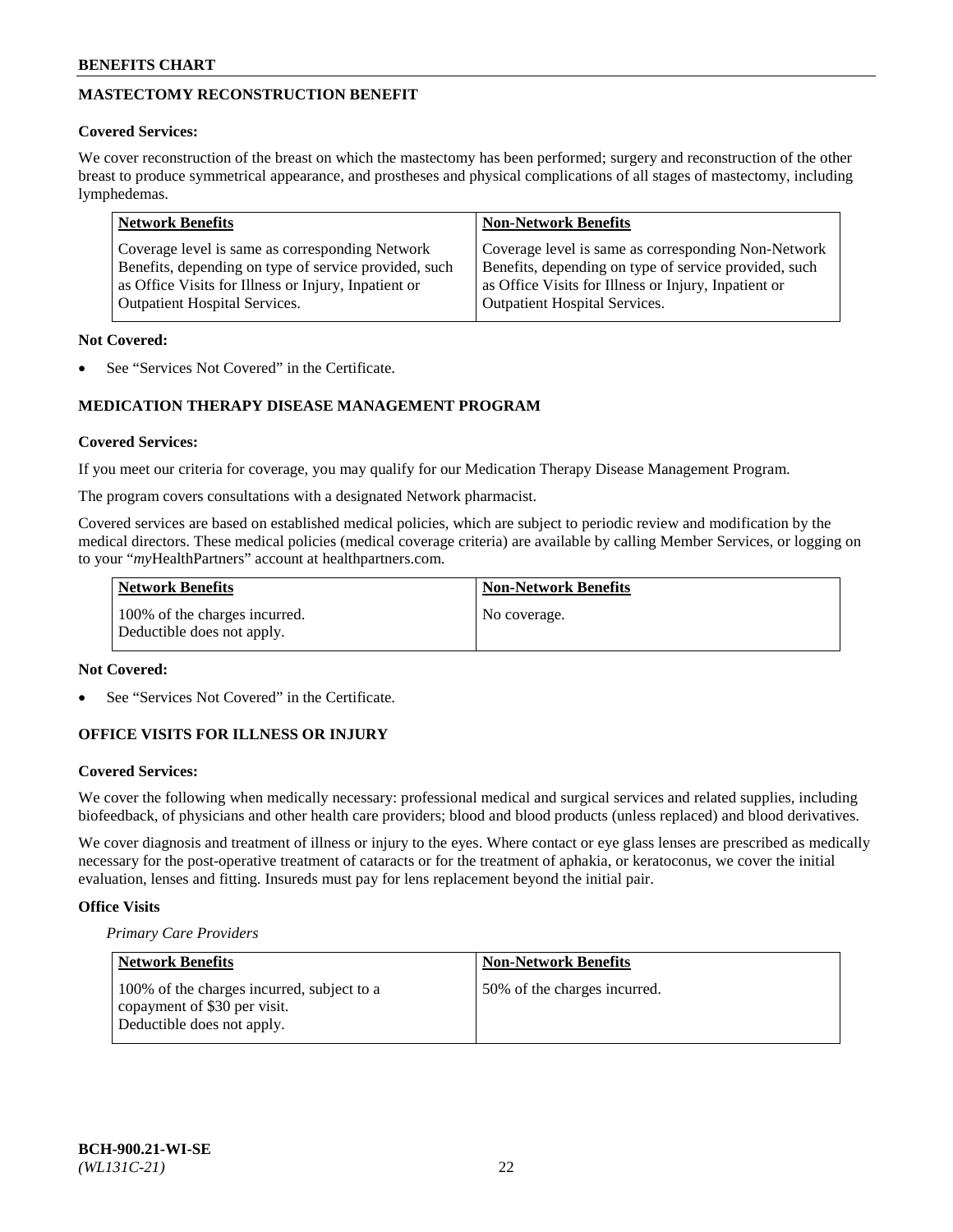*Specialty Care Providers*

| <b>Network Benefits</b>                                                                                  | <b>Non-Network Benefits</b>  |
|----------------------------------------------------------------------------------------------------------|------------------------------|
| 100% of the charges incurred, subject to a<br>copayment of \$50 per visit.<br>Deductible does not apply. | 50% of the charges incurred. |

## **Convenience Clinics**

| <b>Network Benefits</b>                                                                                  | <b>Non-Network Benefits</b>  |
|----------------------------------------------------------------------------------------------------------|------------------------------|
| 100% of the charges incurred, subject to a<br>copayment of \$15 per visit.<br>Deductible does not apply. | 50% of the charges incurred. |

## **Scheduled Telephone Visits**

| <b>Network Benefits</b>                                                                                  | <b>Non-Network Benefits</b>  |
|----------------------------------------------------------------------------------------------------------|------------------------------|
| 100% of the charges incurred, subject to a<br>copayment of \$15 per visit.<br>Deductible does not apply. | 50% of the charges incurred. |

## **E-Visits**

### **Access to Online Care through virtuwell a[t virtuwell.com](https://www.virtuwell.com/)**

| <b>Network Benefits</b>                                     | Non-Network Benefits |
|-------------------------------------------------------------|----------------------|
| 100% of the charges incurred.<br>Deductible does not apply. | Not applicable.      |

## **All Other E-Visits**

| <b>Network Benefits</b>                                                                                  | <b>Non-Network Benefits</b>  |
|----------------------------------------------------------------------------------------------------------|------------------------------|
| 100% of the charges incurred, subject to a<br>copayment of \$15 per visit.<br>Deductible does not apply. | 50% of the charges incurred. |

## **Injections Administered in a Physician's Office, other than immunizations**

### **Allergy Injections**

| <b>Network Benefits</b>                                                                                           | <b>Non-Network Benefits</b>  |
|-------------------------------------------------------------------------------------------------------------------|------------------------------|
| 100% of the charges incurred, subject to a<br>copayment of \$2 per date of service.<br>Deductible does not apply. | 50% of the charges incurred. |

## **All Other Injections**

| <b>Network Benefits</b>                                                                                           | <b>Non-Network Benefits</b>  |
|-------------------------------------------------------------------------------------------------------------------|------------------------------|
| 100% of the charges incurred, subject to a<br>copayment of \$2 per date of service.<br>Deductible does not apply. | 50% of the charges incurred. |

## **Not Covered:**

- Court ordered treatment, except as described in this Benefits Chart. Any resulting court ordered treatment for mental health services will be subject to the Certificate's requirement for medical necessity.
- See "Services Not Covered" in the Certificate.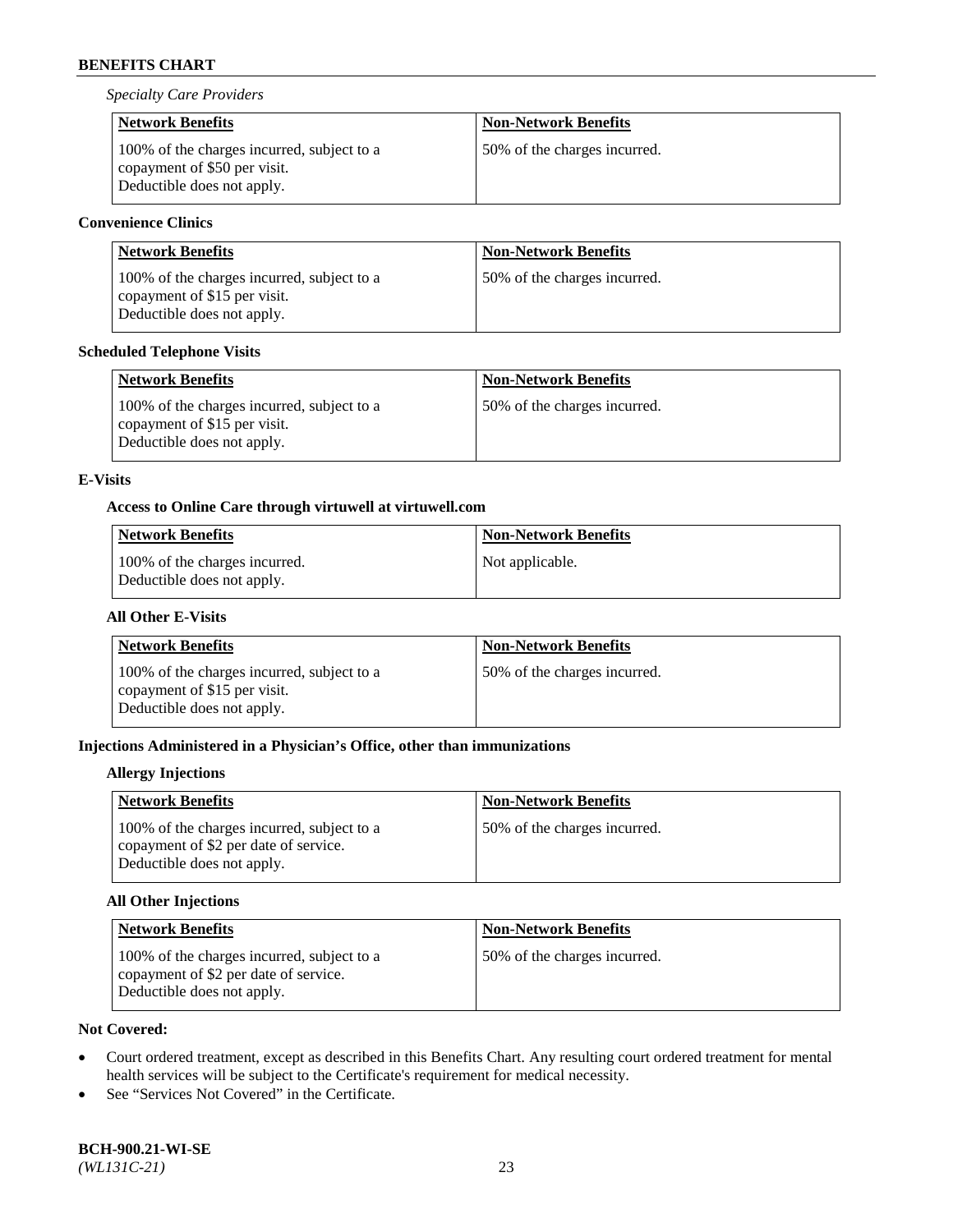# **PEDIATRIC EYEWEAR**

## **Covered Services:**

We cover pediatric eyewear for children under age 19, subject to our medical coverage criteria. Coverage under this provision will continue until the end of the month in which the child turns age 19. These medical policies (medical coverage criteria) are available by calling Member Services, or logging on to your "*my*HealthPartners" account a[t healthpartners.com.](https://www.healthpartners.com/hp/index.html)

| Network Benefits             | <b>Non-Network Benefits</b> |
|------------------------------|-----------------------------|
| 70% of the charges incurred. | No coverage.                |

Limited to one pair of eyeglasses (lenses and frames), or one pair of contact lenses per calendar year.

## **Not Covered:**

See "Services Not Covered" in the Certificate.

## **PHYSICAL THERAPY, OCCUPATIONAL THERAPY, SPEECH THERAPY AND OTHER SPECIFIED THERAPIES**

## **Covered Services:**

We cover the following physical therapy, occupational therapy and speech therapy services:

- Medically necessary rehabilitative care to correct the effects of illness or injury.
- Habilitative care rendered for congenital, developmental or medical conditions which have significantly limited the successful initiation of normal speech and normal motor development.

Massage therapy which is performed in conjunction with other treatment/modalities by a physical or occupational therapist is part of a prescribed treatment plan and is not billed separately is covered.

We cover services provided in a clinic. To see the benefit level for inpatient hospital or skilled nursing facility services, see benefits under "Inpatient Hospital and Skilled Nursing Facility Services".

## **Rehabilitative Care**

| <b>Network Benefits</b>                                                                                                                                                                                   | <b>Non-Network Benefits</b>                                                                                                   |
|-----------------------------------------------------------------------------------------------------------------------------------------------------------------------------------------------------------|-------------------------------------------------------------------------------------------------------------------------------|
| 100% of the charges incurred, subject to a<br>copayment of \$50 per visit.<br>Deductible does not apply.<br>Physical, Occupational and Speech Therapy are<br>limited to 20 visits each per calendar year. | 50% of the charges incurred.<br>Physical, Occupational and Speech Therapy are<br>limited to 20 visits each per calendar year. |

In addition to the services provided above, we cover a minimum of:

- 20 visits per calendar year for pulmonary rehabilitation therapy.
- 36 visits per calendar year for cardiac rehabilitation therapy.
- 30 visits per calendar year for post-cochlear implant aural therapy.
- 20 visits per calendar year for cognitive rehabilitation therapy.

The maximum number of visits is combined for Network Benefits and Non-Network Benefits.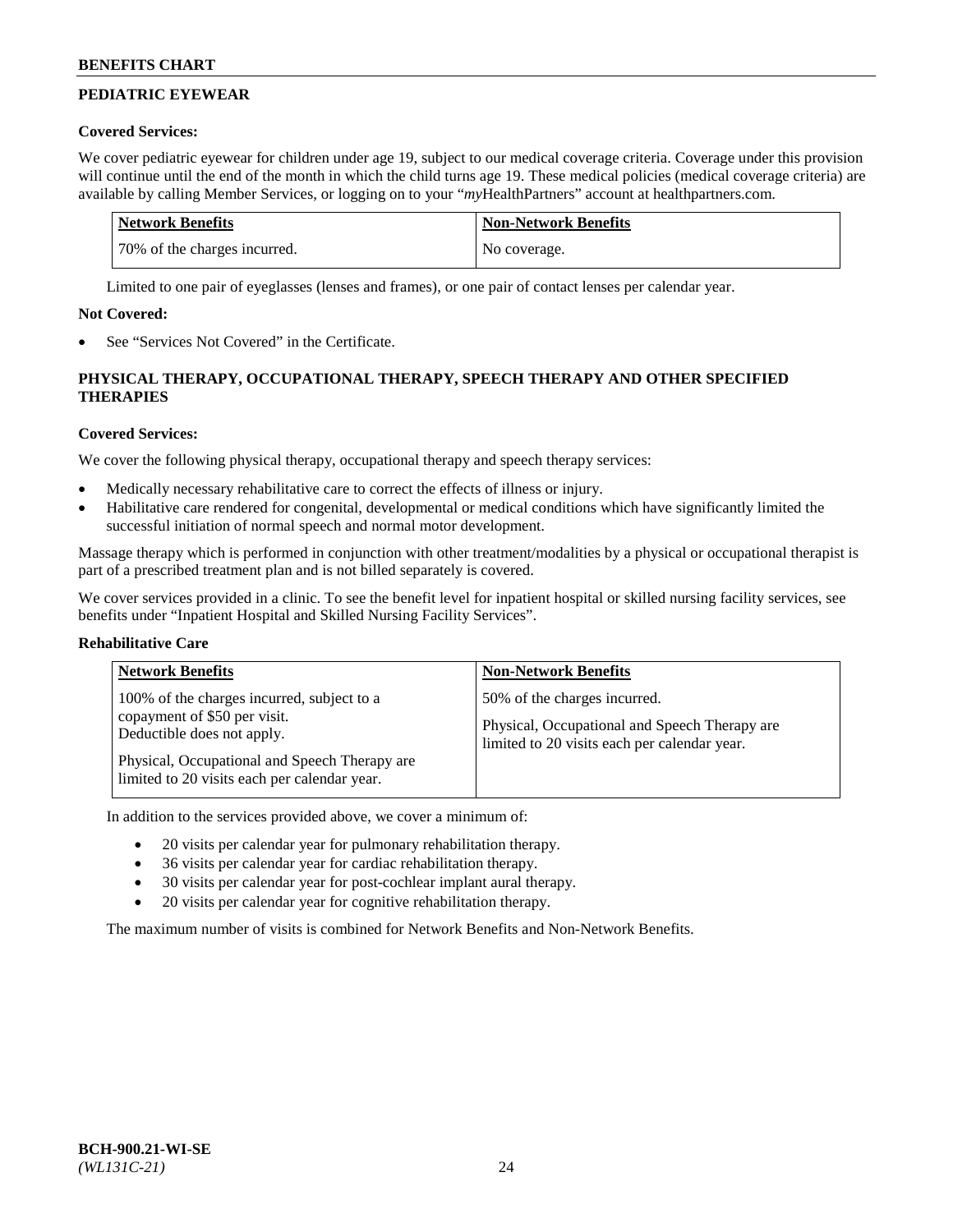### **Habilitative Services**

| <b>Network Benefits</b>                                                                                                                                                                                   | <b>Non-Network Benefits</b>                                                                                                   |
|-----------------------------------------------------------------------------------------------------------------------------------------------------------------------------------------------------------|-------------------------------------------------------------------------------------------------------------------------------|
| 100% of the charges incurred, subject to a<br>copayment of \$50 per visit.<br>Deductible does not apply.<br>Physical, Occupational and Speech Therapy are<br>limited to 20 visits each per calendar year. | 50% of the charges incurred.<br>Physical, Occupational and Speech Therapy are<br>limited to 20 visits each per calendar year. |

The maximum number of visits is combined for Network Benefits and Non-Network Benefits.

### **Not Covered:**

- Massage therapy for the purpose of comfort or convenience of the Insured.
- See "Services Not Covered" in the Certificate.

## **PRESCRIPTION DRUG SERVICES**

### **Covered Services:**

We cover prescription drugs and medications that can be self-administered or are administered in a physician's office.

We will refill a prescription for eye drops covered under this Benefits Chart if the Insured requests a refill and the original prescription specified that additional quantities would be needed, providing the refill request does not exceed the quantities needed, and the following conditions are met:

- If the Insured requests a 30-day refill supply, the request must be made between 22 and 30 days of the later of (a) the original date that the prescription was distributed to the insured or (b) the date that the most recent refill was distributed to the Insured; or
- If the Insured requests a 90-day refill supply, the request must be made between 67 and 90 days of the later of (a) the original date that the prescription was distributed to the insured or (b) the date that the most recent refill was distributed to the Insured.

#### **For Network Benefits, drugs and medications must be obtained at a Network pharmacy.**

#### **Outpatient Drugs (except as specified below)**

| <b>Network Benefits</b>                                                                                                                                                                                           | <b>Non-Network Benefits</b>  |
|-------------------------------------------------------------------------------------------------------------------------------------------------------------------------------------------------------------------|------------------------------|
| 100% of the charges incurred, subject to a copayment of<br>\$5 for generic low cost formulary drugs and 100% of<br>the charges incurred, subject to a copayment of \$25 for<br>generic high cost formulary drugs. | 50% of the charges incurred. |
| Brand name formulary drugs are covered at 100% of the<br>charges incurred, subject to a copayment of \$60.                                                                                                        |                              |
| In no event will your cost for a formulary insulin drug<br>exceed \$25.                                                                                                                                           |                              |
| Non-formulary drugs are covered at 100% of the<br>charges incurred, subject to a copayment of \$150.                                                                                                              |                              |
| Deductible does not apply.                                                                                                                                                                                        |                              |

**Oral chemotherapy drugs** are included on the Specialty Drug List. However, you pay the applicable outpatient drug copayment. As required by Wisconsin law, your maximum copayment will not be more than \$100 per prescription for a 31-day supply.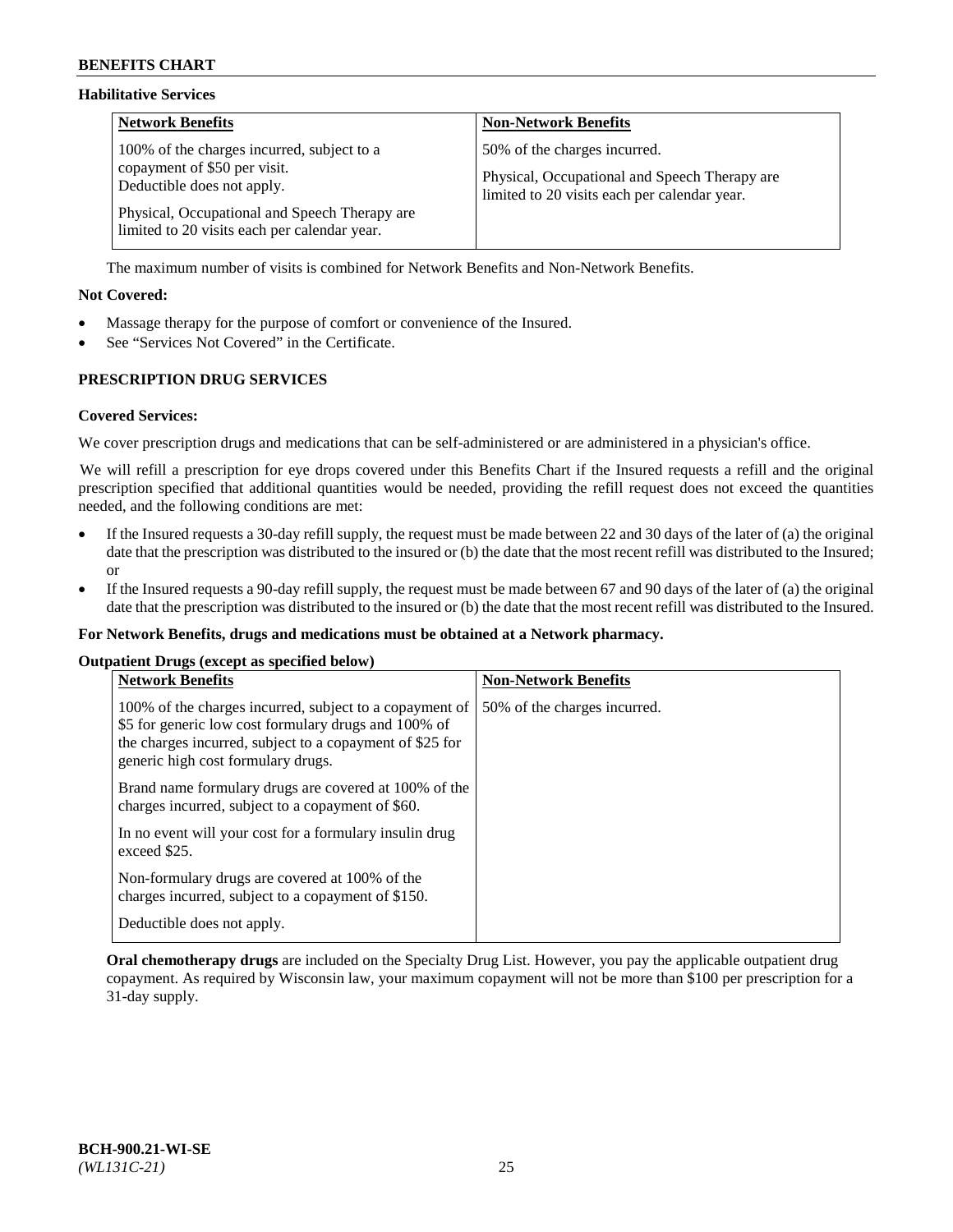### **Mail Order Drugs**

| <b>Network Benefits</b>                                                                                                                                                                                                    | <b>Non-Network Benefits</b>           |
|----------------------------------------------------------------------------------------------------------------------------------------------------------------------------------------------------------------------------|---------------------------------------|
| For your convenience, you may also get up to a 93-day<br>supply of outpatient prescription drugs that can be self-<br>administered through the designated mail order service.                                              | See Network Mail Order Drugs Benefit. |
| New prescriptions to treat certain chronic conditions<br>and trial drugs will be limited to quantity limits<br>described at the end of this section. You will have to<br>pay one copayment for your initial 31-day supply. |                                       |
| Specialty Drugs are not available through the mail order<br>service.                                                                                                                                                       |                                       |

## **Tobacco Cessation Drugs are covered for all FDA approved tobacco cessation drugs**

| <b>Network Benefits</b>                                     | <b>Non-Network Benefits</b>  |
|-------------------------------------------------------------|------------------------------|
| 100% of the charges incurred.<br>Deductible does not apply. | 50% of the charges incurred. |

### **Contraceptive Drugs**

| <b>Network Benefits</b>                                                                                                                                         | <b>Non-Network Benefits</b>  |
|-----------------------------------------------------------------------------------------------------------------------------------------------------------------|------------------------------|
| 100% of the charges incurred for formulary drugs.<br>Deductible does not apply.                                                                                 | 50% of the charges incurred. |
| If a physician requests that a non-formulary<br>contraceptive drug be dispensed as written, the drug<br>will be covered at 100%, not subject to the deductible. |                              |

#### **Specialty Drugs which are Self-Administered**

| <b>Network Benefits</b>                                                                                              | <b>Non-Network Benefits</b> |
|----------------------------------------------------------------------------------------------------------------------|-----------------------------|
| 80% of the charges incurred.<br>Deductible does not apply.                                                           | No coverage.                |
| Specialty Drugs are limited to drugs on the Specialty<br>Drug List and must be obtained from a designated<br>vendor. |                             |

**Oral chemotherapy drugs** are included on the Specialty Drug List. However, you pay the applicable outpatient drug copayment. As required by Wisconsin law, your maximum copayment will not be more than \$100 per prescription for a 31-day supply.

#### **Limitations:**

- Certain drugs may require prior authorization as indicated on the formulary. HealthPartners may require prior authorization for the drug and also the site where the drug will be provided. Certain drugs are subject to our utilization review process and quantity limits.
- Certain non-formulary drugs require prior authorization. In addition, certain drugs may be subject to any quantity limits applied as part of our trial program.
- If an Insured requests a brand name drug when there is a generic equivalent, the brand name drug will be covered up to the charge that would apply to the generic drug, minus any required copayment. If a physician requests that a brand name drug be dispensed as written, the drug will be paid at the non-formulary benefit.
- We may require insureds to try over-the-counter (OTC) drug alternatives before approving more costly formulary prescription drugs.
- Unless otherwise specified in the Prescription Drug Services" section, you may receive up to a 31-day supply per prescription.
- A 93-day supply will be covered and dispensed only at pharmacies that participate in our extended day supply program.

**BCH-900.21-WI-SE**  *(WL131C-21)* 26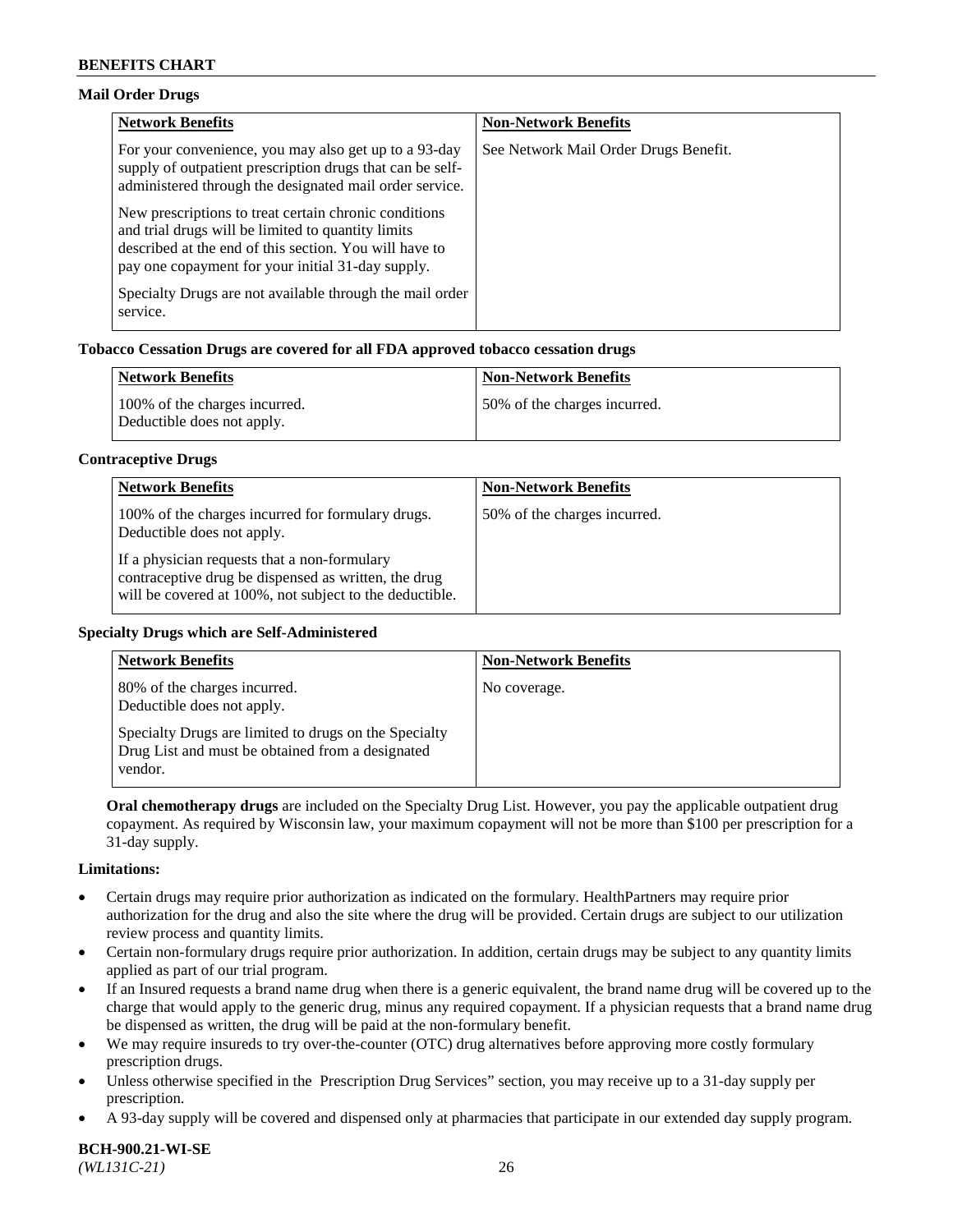- New prescriptions to treat certain chronic conditions are limited to a 31-day supply.
- No more than a 31-day supply of specialty drugs will be covered and dispensed at a time unless it's a manufacturer supplied drug that cannot be split that supplies the member with more than a 31-day supply.
- If a copayment is required, you must pay one copayment for each 31-day supply, or portion thereof. **Not Covered:**
- Replacement of prescription drugs, medications, equipment and supplies due to loss, damage or theft.
- Nonprescription (over-the-counter) drugs or medications, including, but not limited to, vitamins, supplements, homeopathic remedies, and non-FDA approved drugs, unless listed on the formulary and prescribed by a physician or legally authorized health care provider under applicable state and federal law. This exclusion does not include over-thecounter contraceptives for women as allowed under the Affordable Care Act when the Insured obtains a prescription for the item. In addition, if the Insured obtains a prescription, this exclusion does not include aspirin to prevent cardiovascular disease for men and women of certain ages; folic acid supplements for women who may become pregnant; fluoride chemoprevention supplements for children without fluoride in their water source; and iron supplements for children age 6-12 who are at risk for anemia.
- All drugs for the treatment of sexual dysfunction.
- All drugs for the treatment of growth deficiency.
- All drugs for the treatment of infertility.
- Medical cannabis.
- Drugs on the Excluded Drug List. The Excluded Drug List includes select drugs within a therapy class that are not eligible for coverage. This includes drugs that may be excluded for certain indications. The Excluded Drug List is available at [healthpartners.com.](http://www.healthpartners.com/)
- Drugs that are newly approved by the FDA until they are reviewed and approved by HealthPartners Pharmacy and Therapeutics Committee.
- Medical devices approved by the FDA will not be covered under the Prescription Drug Services section unless they are on our formulary. Covered medical devices are generally submitted and reimbursed under your medical benefits.
- See "Services Not Covered" in the Certificate.

## **PREVENTIVE SERVICES**

#### **Applicable Definitions:**

**Routine Preventive Services** are routine health care services that include screenings, check-ups and counseling to prevent illness, disease or other health problems before symptoms occur.

**Diagnostic Services** are services to help a provider understand your symptoms, diagnose illness and decide what treatment may be needed. They may be the same services that are listed as preventive services, but they are being used as diagnostic services. Your provider will determine if these services are preventive or diagnostic. These services are not preventive if received as part of a visit to diagnose, manage or maintain an acute or chronic medical condition, illness or injury. When that occurs, unless otherwise indicated below, standard deductibles, copayments or coinsurance apply.

#### **Covered Services:**

We cover preventive services that meet any of the requirements under the Affordable Care Act (ACA) shown in the bulleted items below. These preventive services are covered at 100% under the Network Benefits with no deductible, copayments or coinsurance. (If a preventive service is not required by the ACA and it is covered at a lower benefit level, it will be specified below.) Preventive benefits mandated under the ACA are subject to periodic review and modification. Changes would be effective in accordance with the federal rules. Preventive services mandated by the ACA include:

- Evidence-based items or services that have in effect a rating of A or B in the current recommendations of the United States Preventive Services Task Force with respect to the individual;
- Immunizations for routine use in children, adolescents, and adults that have in effect a recommendation from the Advisory Committee on Immunization Practices of the Centers for Disease Control and Prevention with respect to the individual;
- With respect to infants, children, and adolescents, evidence-informed preventive care and screenings provided for in comprehensive guidelines supported by the Health Resources and Services Administration; and
- With respect to women, preventive care and screenings provided for in comprehensive guidelines supported by the Health Resources and Services Administration.

Covered services are based on established medical policies, which are subject to periodic review and modification by the medical or dental directors. These medical policies (medical coverage criteria) are available by calling Member Services, or logging on to your "*my*HealthPartners" account at [healthpartners.com.](https://www.healthpartners.com/hp/index.html)

**BCH-900.21-WI-SE**  *(WL131C-21)* 27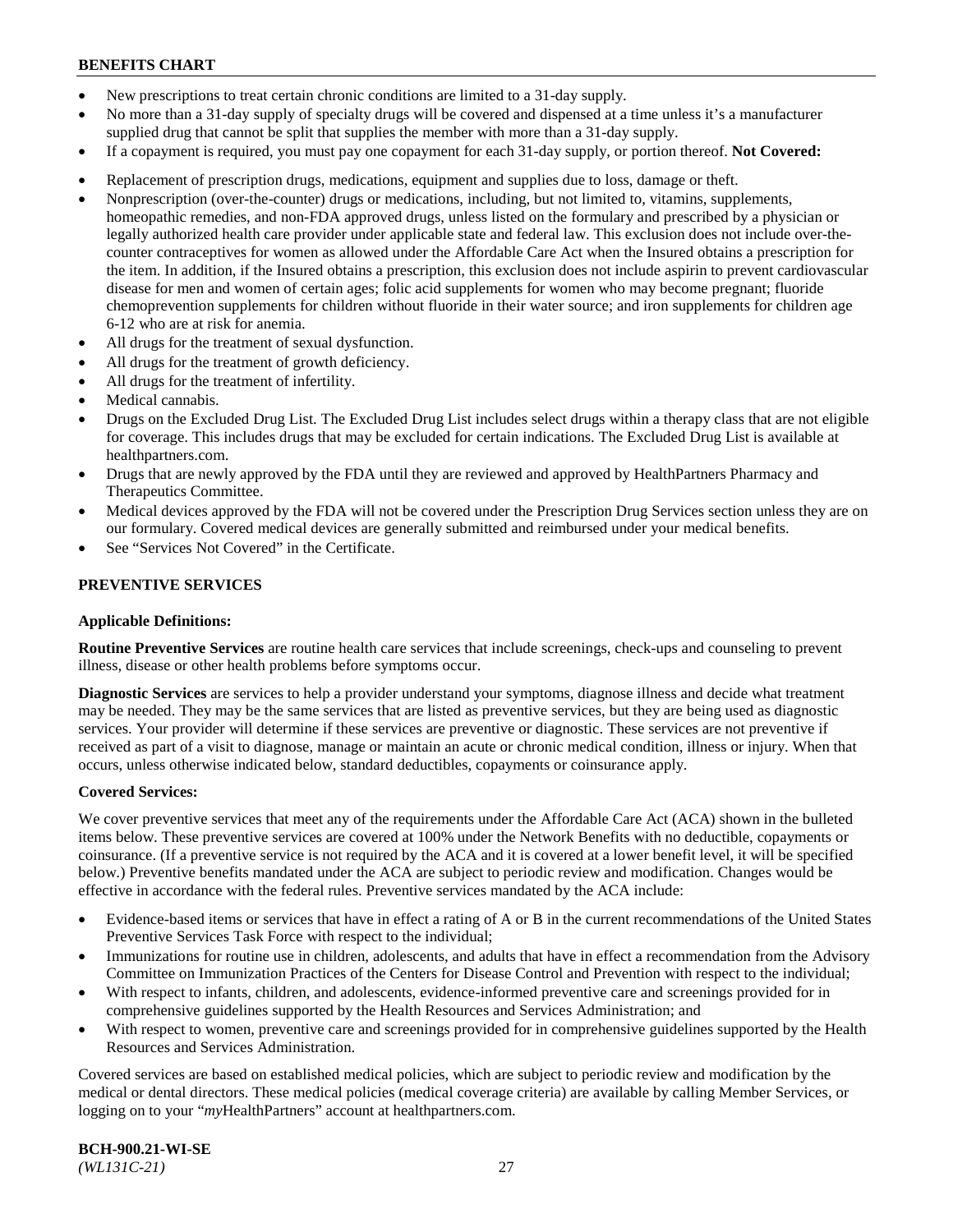## **ACA and state mandated preventive services are covered as follows:**

**Routine Health Exams and Periodic Health Assessments.** A physician or health care provider will counsel you as to how often health assessments are needed based on age, sex and health status. This includes screening and counseling for tobacco cessation and all FDA approved tobacco cessation medications including over-the-counter drugs (as shown in the Prescription Drug Services section).

| Network Benefits                                            | <b>Non-Network Benefits</b>  |
|-------------------------------------------------------------|------------------------------|
| 100% of the charges incurred.<br>Deductible does not apply. | 50% of the charges incurred. |

**Child Health Supervision Services.** This includes pediatric preventive services such as newborn screenings, appropriate immunizations, developmental assessments and laboratory services appropriate to the age of the child from birth to 72 months and appropriate immunizations to age 18.

| <b>Network Benefits</b>                                     | <b>Non-Network Benefits</b>  |
|-------------------------------------------------------------|------------------------------|
| 100% of the charges incurred.<br>Deductible does not apply. | 50% of the charges incurred. |

### **Routine Prenatal Care and Exams**

| <b>Network Benefits</b>                                     | <b>Non-Network Benefits</b>   |
|-------------------------------------------------------------|-------------------------------|
| 100% of the charges incurred.<br>Deductible does not apply. | 150% of the charges incurred. |

**Routine Postnatal Care.** This includes health exams, assessments, education and counseling relating to the period immediately after childbirth.

| <b>Network Benefits</b>                                     | <b>Non-Network Benefits</b>  |
|-------------------------------------------------------------|------------------------------|
| 100% of the charges incurred.<br>Deductible does not apply. | 50% of the charges incurred. |

**Routine Screening Procedures for Cancer.** This includes colorectal screening starting at age 50 and under age 50 for people at high risk of colorectal cancer. This also includes cancer screenings recommended by the USPSTF with an A or B rating. Women's preventive health services below describe additional routine screening procedures for cancer.

| <b>Network Benefits</b>                                     | <b>Non-Network Benefits</b>  |
|-------------------------------------------------------------|------------------------------|
| 100% of the charges incurred.<br>Deductible does not apply. | 50% of the charges incurred. |

**Professional Voluntary Family Planning Services.** This includes services to prevent or delay a pregnancy, including counseling and education. Services must be provided by a licensed provider.

| <b>Network Benefits</b>                                     | <b>Non-Network Benefits</b>  |
|-------------------------------------------------------------|------------------------------|
| 100% of the charges incurred.<br>Deductible does not apply. | 50% of the charges incurred. |

## **Adult Immunizations**

| <b>Network Benefits</b>                                     | Non-Network Benefits         |
|-------------------------------------------------------------|------------------------------|
| 100% of the charges incurred.<br>Deductible does not apply. | 50% of the charges incurred. |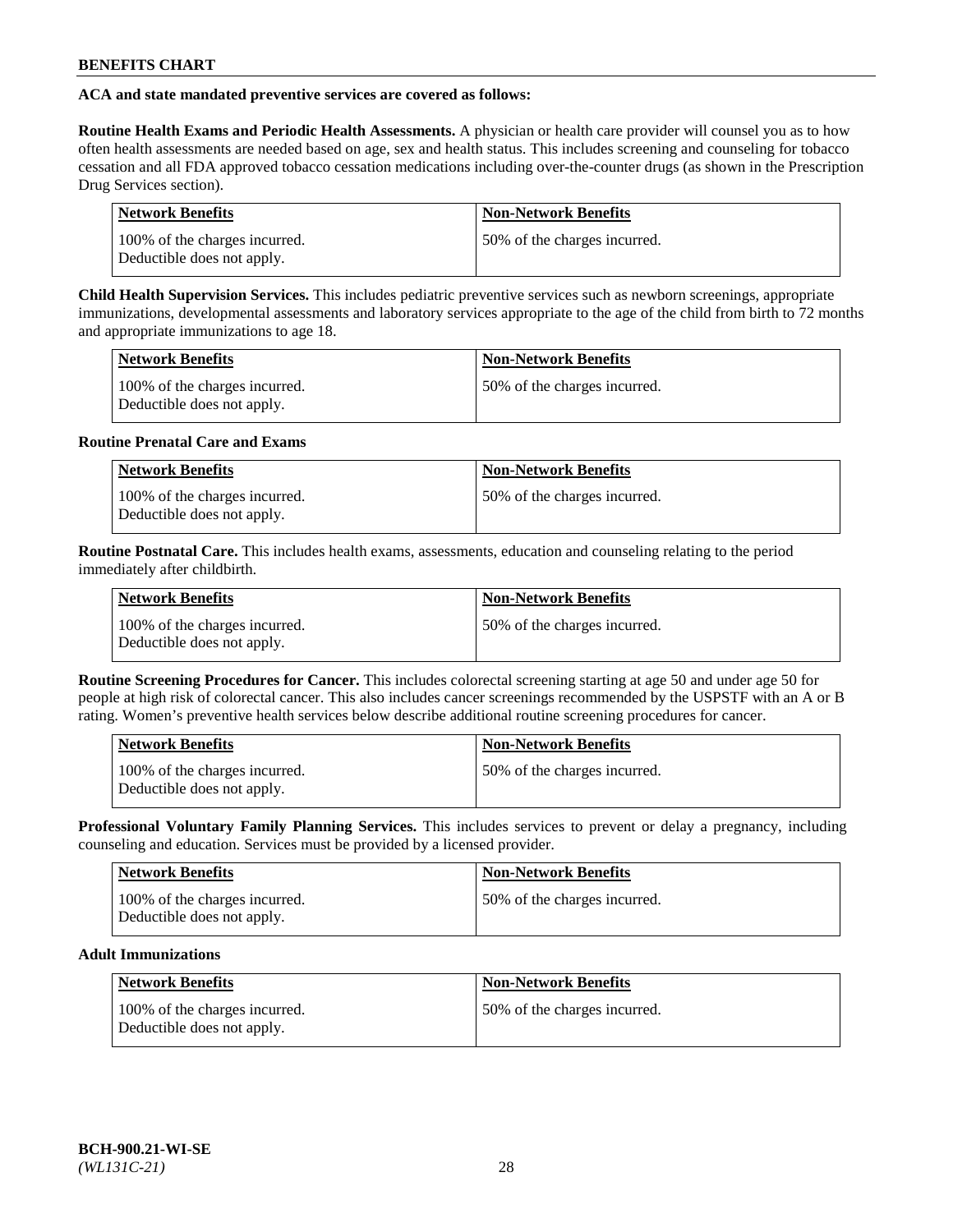**Women's Preventive Health Services.** This includes mammograms, screenings for cervical cancer (pap smears), breast pumps, human papillomavirus (HPV) testing, counseling for sexually transmitted infections, counseling and screening for human immunodeficiency virus (HIV), and all FDA approved contraceptive methods as prescribed by a doctor, sterilization procedures, education and counseling (see the Prescription Drug Services section for coverage of oral contraceptive drugs). We also provide genetic screening for BRCA if someone in your family has the gene or you have a diagnosis of cancer.

The U.S. Preventive Services Task Force (USPSTF) recommends screening mammography, with or without clinical breast examination (CBE), every 1-2 years for women aged 40 and older. For women age 50 and older, we cover an annual mammogram.

| Network Benefits                                            | <b>Non-Network Benefits</b>  |
|-------------------------------------------------------------|------------------------------|
| 100% of the charges incurred.<br>Deductible does not apply. | 50% of the charges incurred. |

**Obesity Screening and Management.** We cover obesity screening and counseling for all ages during a routine preventive care exam. If you are age 18 or older and have a body mass index of 30 or more, we also cover intensive obesity management to help you lose weight. Your primary care doctor can coordinate these services.

| Network Benefits                                            | <b>Non-Network Benefits</b>  |
|-------------------------------------------------------------|------------------------------|
| 100% of the charges incurred.<br>Deductible does not apply. | 50% of the charges incurred. |

**Preventive Medications.** We cover preventive medications currently recommended by USPSTF with an A or B rating if they are prescribed by your medical provider and they are listed on our formulary. Preventive medications are subject to periodic review and modification. Changes would be effective in accordance with the federal rules and reflected in our current medical coverage criteria for preventive care services.

| <b>Network Benefits</b>                                     | <b>Non-Network Benefits</b>  |
|-------------------------------------------------------------|------------------------------|
| 100% of the charges incurred.<br>Deductible does not apply. | 50% of the charges incurred. |

**In addition to any ACA or state mandated preventive services referenced above, we cover the following eligible services:**

## **Routine Eye and Hearing Exams**

| <b>Network Benefits</b>                                     | <b>Non-Network Benefits</b>  |
|-------------------------------------------------------------|------------------------------|
| 100% of the charges incurred.<br>Deductible does not apply. | 50% of the charges incurred. |

**Ovarian Cancer Surveillance Test for Women who are at Risk.** "At risk for ovarian cancer" means (1) having a family history that includes any of the following: one or more first-degree or second-degree relatives with ovarian cancer, clusters of female relatives with breast cancer or nonpolyposis colorectal cancer; or (2) testing positive for BRCA1 or BRCA2 mutations. "Surveillance test for ovarian cancer" means annual screening using CA-125 serum tumor marker testing, transvaginal ultrasound, pelvic examination or other proven ovarian screening tests currently being evaluated by the federal Food and Drug Administration or by the National Cancer Institute.

| <b>Network Benefits</b>                               | <b>Non-Network Benefits</b>                           |
|-------------------------------------------------------|-------------------------------------------------------|
| Coverage level is same as corresponding Network       | Coverage level is same as corresponding Non-Network   |
| Benefits, depending on type of service provided, such | Benefits, depending on type of service provided, such |
| as Diagnostic Imaging Services, Laboratory Services   | as Diagnostic Imaging Services, Laboratory Services   |
| or Office Visits for Illness or Injury, or Preventive | or Office Visits for Illness or Injury, or Preventive |
| Services.                                             | Services.                                             |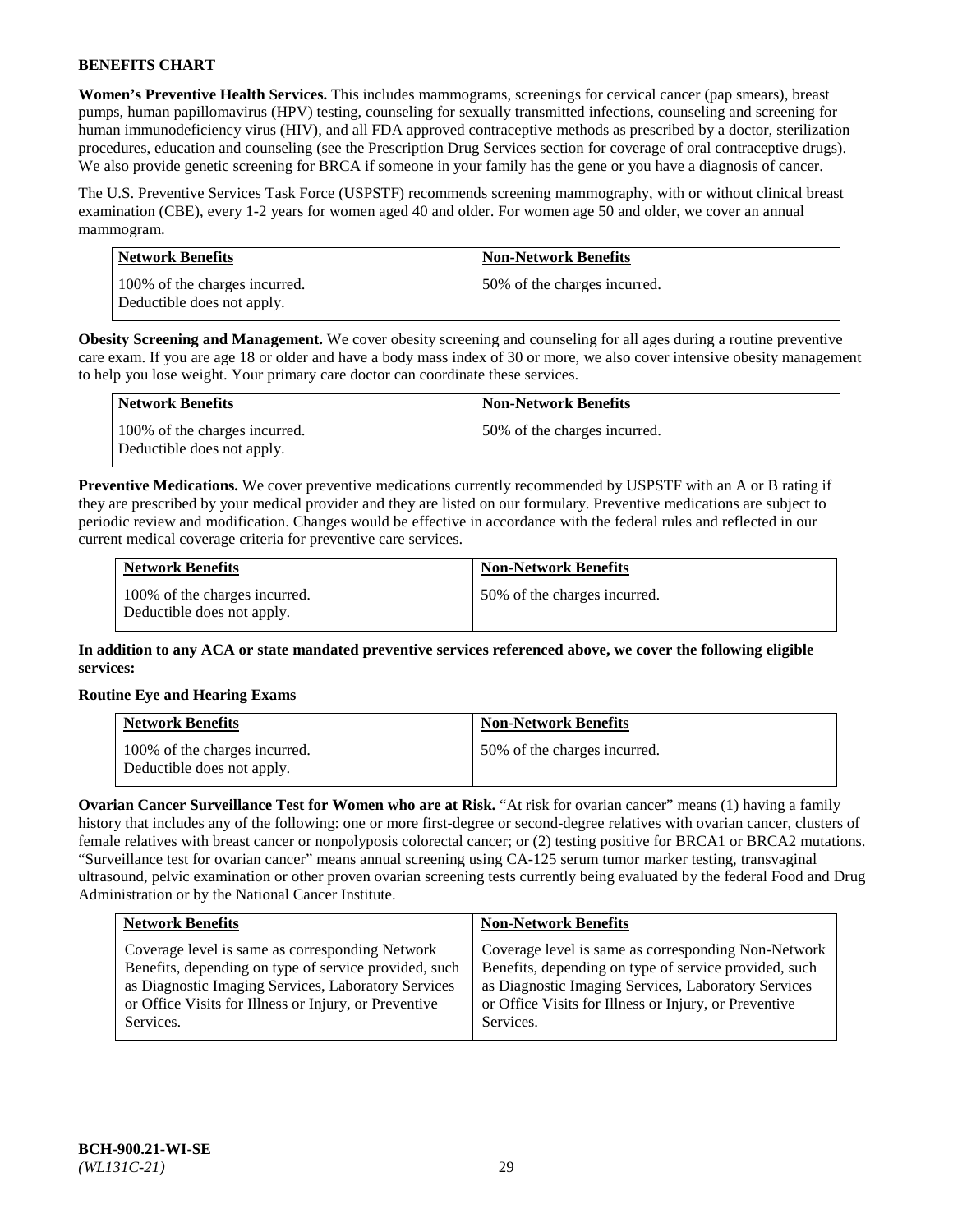### **Limitations:**

• Services are not preventive if received as part of a visit to diagnose, manage or maintain an acute or chronic medical condition, illness or injury. When that occurs, unless otherwise indicated above, standard deductibles, copayments or coinsurance apply.

### **Not Covered:**

See "Services Not Covered" in the Certificate.

## **TRANSPLANT SERVICES**

### **Applicable Definitions:**

**Autologous.** This is when the source of cells is from the individual's own marrow or stem cells.

**Allogeneic.** This is when the source of cells is from a related or unrelated donor's marrow or stem cells.

**Allogeneic Bone Marrow Transplant.** This is when the bone marrow is harvested from the related or unrelated donor and stored. The patient undergoes treatment which includes tumor ablation with high-dose chemotherapy and/or radiation. The bone marrow is reinfused (transplanted).

**Autologous Bone Marrow Transplant.** This is when the bone marrow is harvested from the individual and stored. The patient undergoes treatment which includes tumor ablation with high-dose chemotherapy and/or radiation. The bone marrow is reinfused (transplanted).

**Autologous/Allogeneic Stem Cell Support.** This is a treatment process that includes stem cell harvest from either bone marrow or peripheral blood, tumor ablation with high-dose chemotherapy and/or radiation, stem cell reinfusion, and related care. Autologous/allogeneic bone marrow transplantation and high dose chemotherapy with peripheral stem cell rescue/support are considered to be autologous/allogeneic stem cell support.

**Designated Transplant Center.** This is any health care provider, group or association of health care providers designated by us to provide services, supplies or drugs for specified transplants for our Insureds.

**Transplant Services.** This is transplantation (including retransplants) of the human organs or tissue listed below, including all related post-surgical treatment, follow-up care and drugs and multiple transplants for a related cause. Transplant services do not include other organ or tissue transplants or surgical implantation of mechanical devices functioning as a human organ, except surgical implantation of an FDA approved Ventricular Assist Device (VAD) or total artificial heart, functioning as a temporary bridge to heart transplantation.

Prior authorization is required prior to consultation to support coordination of care and benefits.

## **Covered Services:**

We cover eligible transplant services (as defined above) while you are covered under the Certificate. Transplants that will be considered for coverage are limited to the following:

- Kidney transplants for end-stage disease.
- Cornea transplants for end-stage disease.
- Heart transplants for end-stage disease.
- Lung transplants or heart/lung transplants for: (1) primary pulmonary hypertension; (2) Eisenmenger's syndrome; (3) endstage pulmonary fibrosis; (4) alpha 1 antitrypsin disease; (5) cystic fibrosis; and (6) emphysema.
- Liver transplants for: (1) biliary atresia in children; (2) primary biliary cirrhosis; (3) post-acute viral infection (including hepatitis A, hepatitis B antigen e negative and hepatitis C) causing acute atrophy or post-necrotic cirrhosis; (4) primary sclerosing cholangitis; (5) alcoholic cirrhosis; and (6) hepatocellular carcinoma.
- Allogeneic bone marrow transplants or peripheral stem cell support associated with high dose chemotherapy for: (1) acute myelogenous leukemia; (2) acute lymphocytic leukemia; (3) chronic myelogenous leukemia; (4) severe combined immunodeficiency disease; (5) Wiskott-Aldrich syndrome; (6) aplastic anemia; (7) sickle cell anemia; (8) non-relapsed or relapsed non-Hodgkin's lymphoma; (9) multiple myeloma; and (10) testicular cancer.
- Autologous bone marrow transplants or peripheral stem cell support associated with high-dose chemotherapy for: (1) acute leukemias; (2) non-Hodgkin's lymphoma; (3) Hodgkin's disease; (4) Burkitt's lymphoma; (5) neuroblastoma; (6) multiple myeloma; (7) chronic myelogenous leukemia; and (8) non-relapsed non-Hodgkin's lymphoma.
- Pancreas transplants for simultaneous pancreas-kidney transplants for diabetes, pancreas after kidney, living related segmental simultaneous pancreas kidney transplantation and pancreas transplant alone.